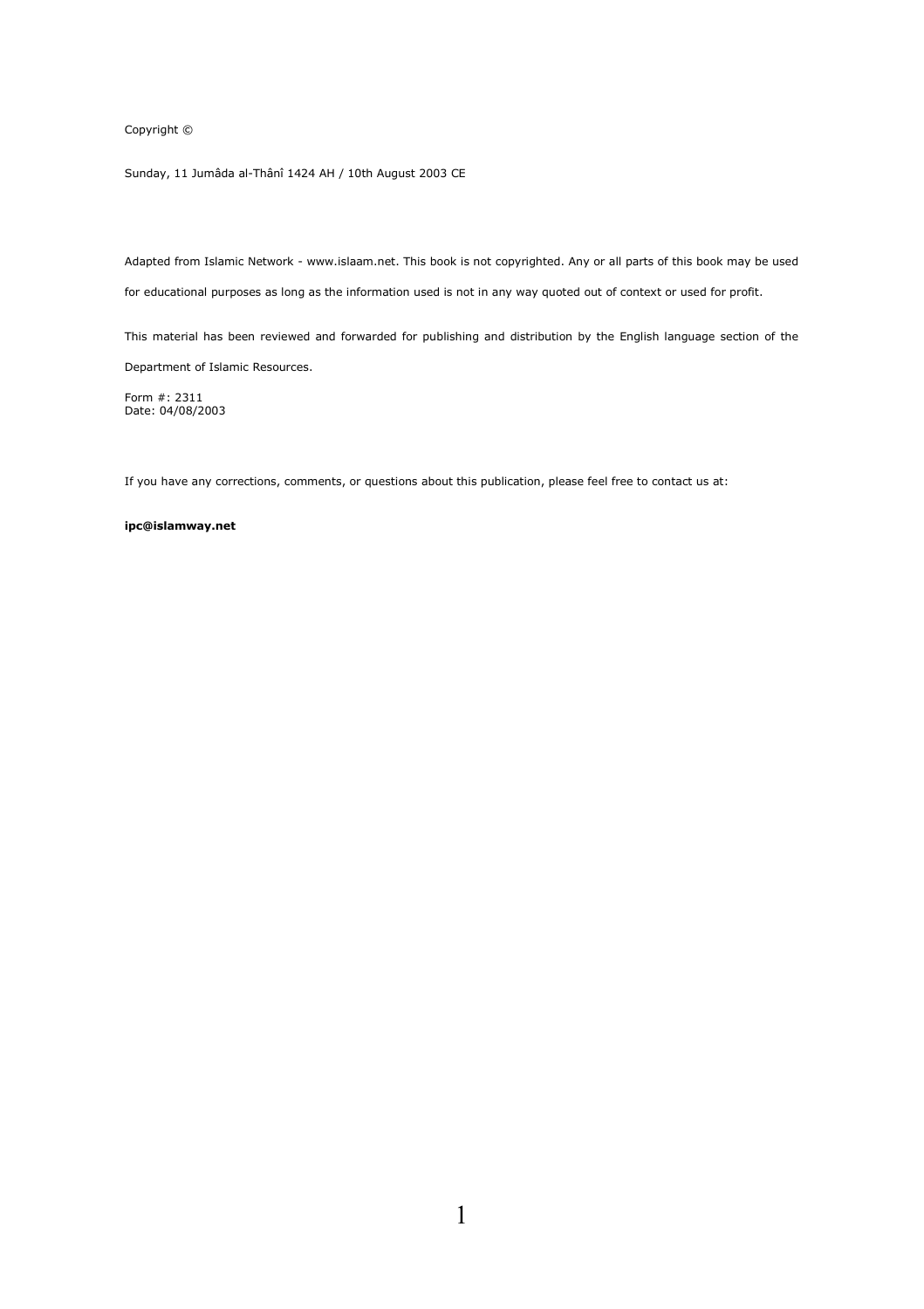# The Explanation  $\overline{of}$ The Beautiful and Perfect Names  $\overline{\text{of}}$ Allaah

by Shaykh 'Abdur-Rahmân ibn Nâsir as-Sa'dî (d. 1383 AH /  $n/a$  CE)

Translated by Abu Rumaysah

[Taken from Tayseer al-Kareem ar-Rahmaan, Abdur-Rahmaan Naasir as-Sa'dee's Tafseer]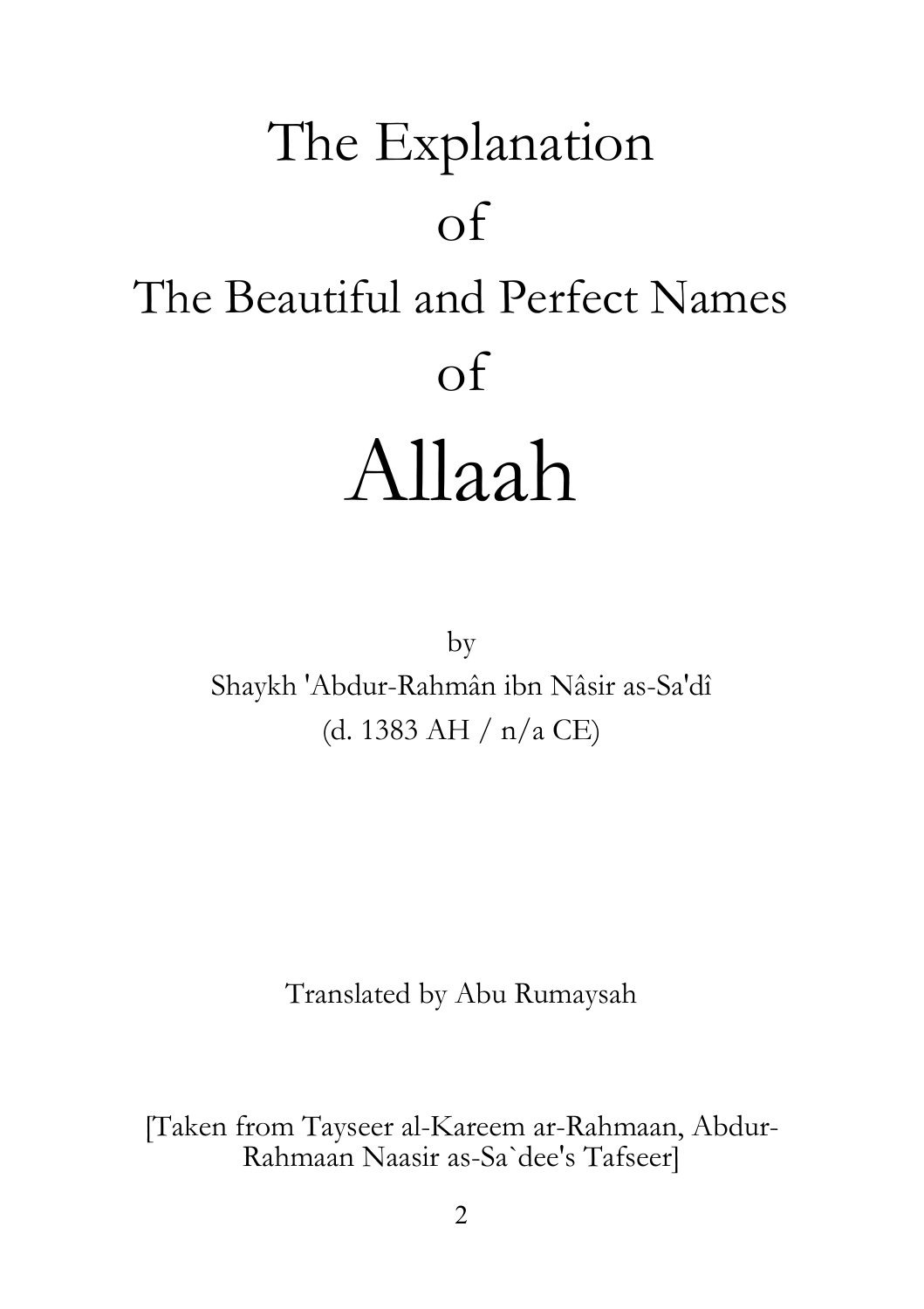A large number of the Beautiful Names of Allaah are repeated manifold in the Qur'aan as demanded by the occasion, and it is necessary to explain their meanings in a succinct way. So we say:

# Ar-Rabb (The Lord)

This name has been repeatedly mentioned in many verses. Ar-Rabb is the One Who nurtures and sustains all of His servants through regulating the affairs and granting all types of favours and blessings. More specifically, He is the One Who nurtures and sustains his sincere friends by correcting and purifying their hearts, souls and manners. This is why their supplications are frequently made with this Noble Name because they seek this specific nurturing.

"And your Lord is Most Forgiving, Owner of Mercy. Were He to call them to account for what they had earned then surely He would have hastened on their punishment. But they have their appointed time beyond which they will find no escape." (18:58)

# **Allaah**

He is the One and Only Deity, the One Who is Worshipped and the One Who deserves to be worshipped by the whole of His creation, due to the Perfect Godly Attributes that He is described with.

"Allaah! There is none worthy of worship but He, the Living, the Sustaining. Neither slumber nor sleep overtakes Him. To Him belongs whatsoever is in the heavens and the earth. Who is there that can intercede with Him except with His Permission? He Knows what happens to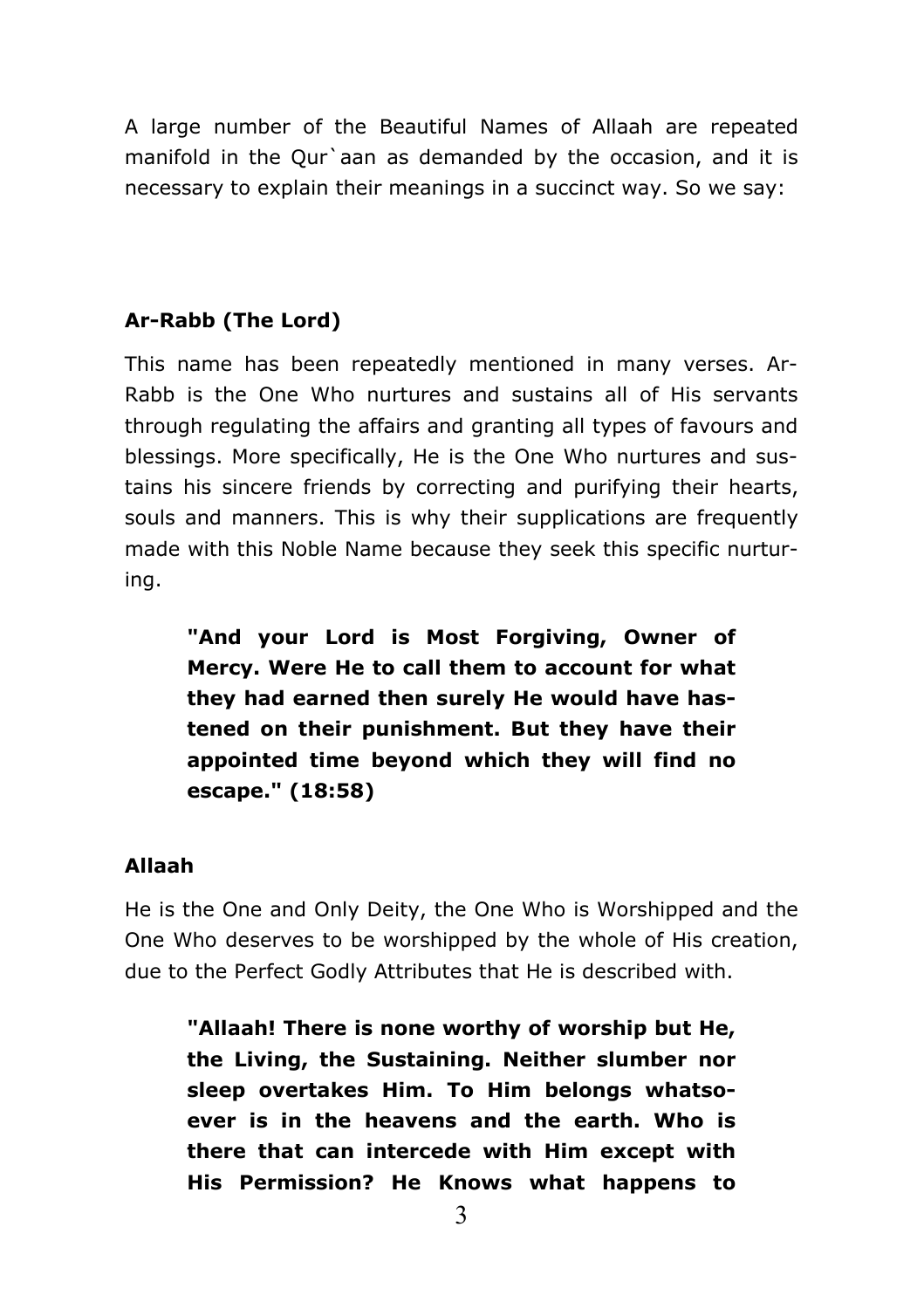them (His creatures) in this world and in the Hereafter. They will not encompass anything of His Knowledge except that which He Wills, His Footstool extends over the heavens and the earth and he feels no fatigue in guarding them. He is the Most High, the Most Great." (2:25)

# Al-Malik (The King), al-Maalik (The Master and Owner), Alladhee lahu al-Mulk (the One to Whom belongs the dominion)

He is described with the Attribute of The Master and Owner. These are Attributes of Grandeur, Majesty, Omnipotence and Regulation of the affairs of creation. The One Who directs all of the affairs to do with creation, command and recompense. To Him belongs the whole of Creation, all of it is subservient, owned and in continuous need of Him.

"Then High above all be Allaah, the True King. And be not in haste with the Our'aan before its revelation is completed and say: My Lord! Increase me in knowledge." (29:114)

"Say: O Allaah! Owner of the dominion, You give the kingdom to whom You will and You take the kingdom from whom You will. You endue with honour whom You will and You humiliate whom You will. In your Hand is the good. Indeed You are Able to do all things." (3:26)

# Al-Waahid, al-Ahad (The One)

He is the One Who is singled out in all aspects of Perfection such that nothing else shares with Him in these. It is obligatory upon the servants to single Him out alone in belief, speach and action by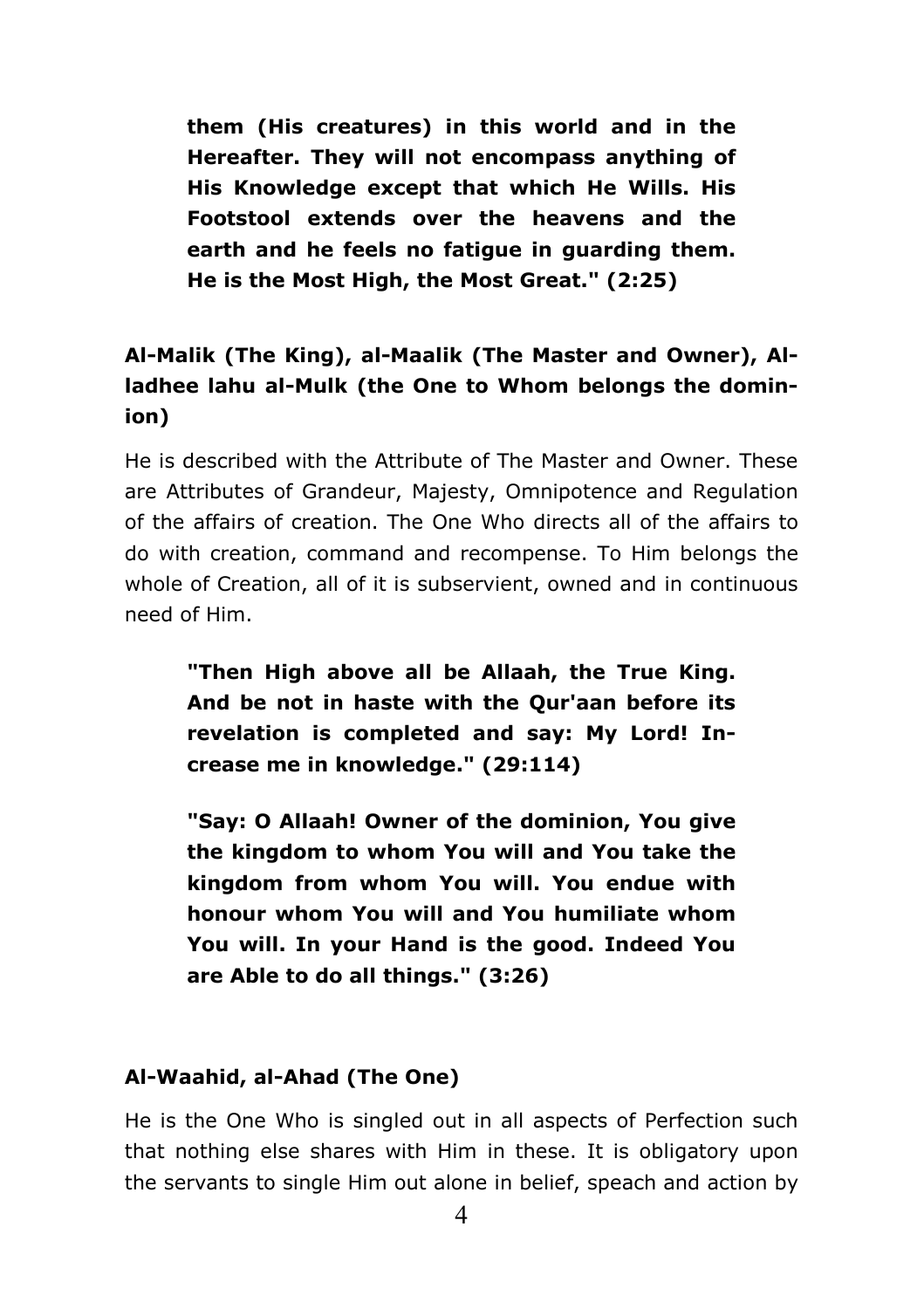acknowledging His unrestricted perfection, His uniqueness and singling Him out Alone for all types of worship.

" 'O two companions of the prison! Are many different lords better or Allaah, the One, the Irresistable?' " (12:39)

"Say: I am only a warner and there is no god except Allaah the One, the Irresistable." (38:65)

## **As-Samad (The Self-Sufficient)**

He is the One upon Whom the whole of creation relies upon in all of their needs, predicaments and necessities. This due to His unrestricted perfection with regards to His Essence, His Names, His Attributes and His Actions.

"Say: He is Allaah the One \* Allaah the Self-**Sufficient." (112:1-2)** 

#### Al-Aleem (the All-Knowing), al-Khabeer (the All-Aware)

He is the One Whose Knowledge encompasses all the outward and hidden matters, the open and secret, all those things that must necessarily occur, all those things that are impossible to occur and all things that can possibly occur, of the affairs of the whole of creation, of the past, the present and the future. There is absolutely nothing that is hidden from Him.

"Verily Allaah! With Him (Alone) is the knowledge of the Hour, he sends down the rain and knows what is in the wombs. No person knows what he will earn tomorrow and no person knows in what land he will die. Indeed Allaah is All-Knowing, All-Aware." (31-34)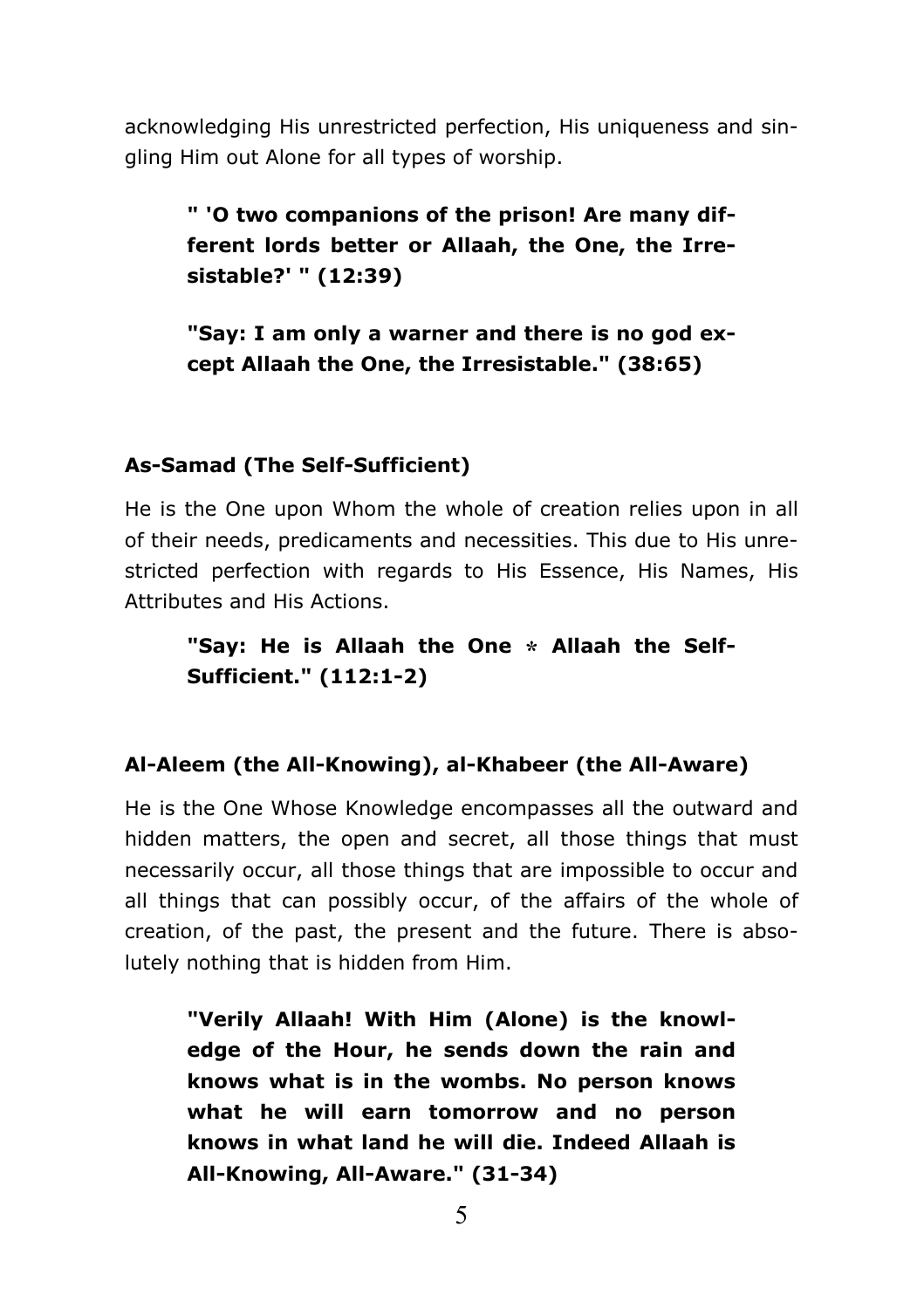"O Mankind! We have created you from a male and a female and made you into nations and tribes that you may know each other, Verily, the most honourable of you in the Sight of Allaah is the most God-Fearing of you. Indeed Allaah is the All-Knower, the All-Aware." (49:13)

## Al-Hakeem (the All-Wise)

He is the One to Whom belongs the highest wisdom, the One Who is All-Wise in His creating and commanding, Who perfected everything He created,

# "...and Who is better than Allaah in judgement for a people who have firm faith?" (5:50)

Therefore He has created nothing out of mere frivolity and He has legislated nothing that is vain and of no use. The One to Whom belongs wisdom in the beginning and the end. He has three areas of ruling which nothing else has a share in: He rules between His servants with respect to His Law, His Decree and His Recompense. Wisdom is to place something in its correct place.

"For those who believe not in the Hereafter is an evil description and for Allaah is the highest description. He is the All-Mighty, All-Wise." (16:60)

"It is He Who is the only God worshipped in the heaven and the on the earth. He is theAll-Wise, the All-Knowing." (43:84)

Ar-Rahmaan (The Most Beneficent), ar-Raheem (the Most Merciful), al-Barr (The Generous), al-Kareem (the Kind), al-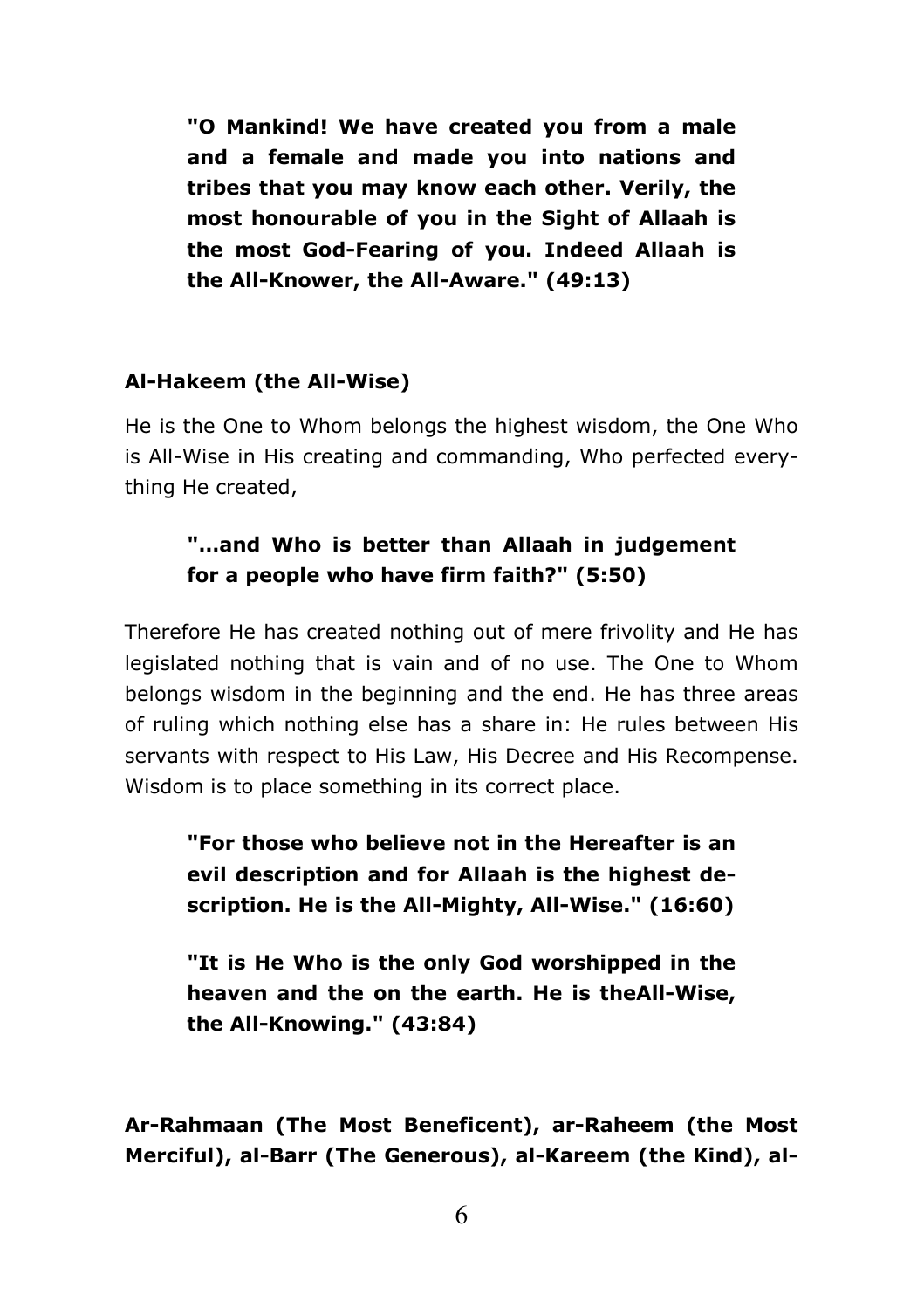# Jawwaad (The Bestower of Good), ar-Ra`oof (the Kind), al-**Wahhaab (The Bestower)**

All of these Names are close in meaning, and all of them point to describing the Lord with Mercy, Generosity, Kindness, and to the great expanse of His Mercy and Generosity that encompasses all that is in existence, being granted in accordance to what His Wisdom dictates. The believers have been specifically singled out for this, and they are granted a goodly and the best portion of this, as Allaah said,

# "My Mercy encompasses all things and I shall decree it for those who have tagwaa." (7:56)

So the blessings and the good are all from the effects of His Mercy, Generosity and Kindness just as all the goodness in this world and in the Hereafter is from the effects of His Mercy.

" 'Verily, we used to invoke Him Alone before. Verily He is the Generous, the Most Merciful.' "  $(52:28)$ 

"O man! What has made you careless concerning your Lord, the Kind." (82:6)

"And had it not been for the Grace of Allaah and His Mercy on you, (Allaah would have hastened the Punishment). And that Allaah is the Kind, the Most Merciful." (24:20)

"(They say): 'Our Lord, let not our hearts deviate after You have quided us and grant us Mercy from You. Truly you are the Bestower.' " (3:8)

As-Samee' (the All-Hearing)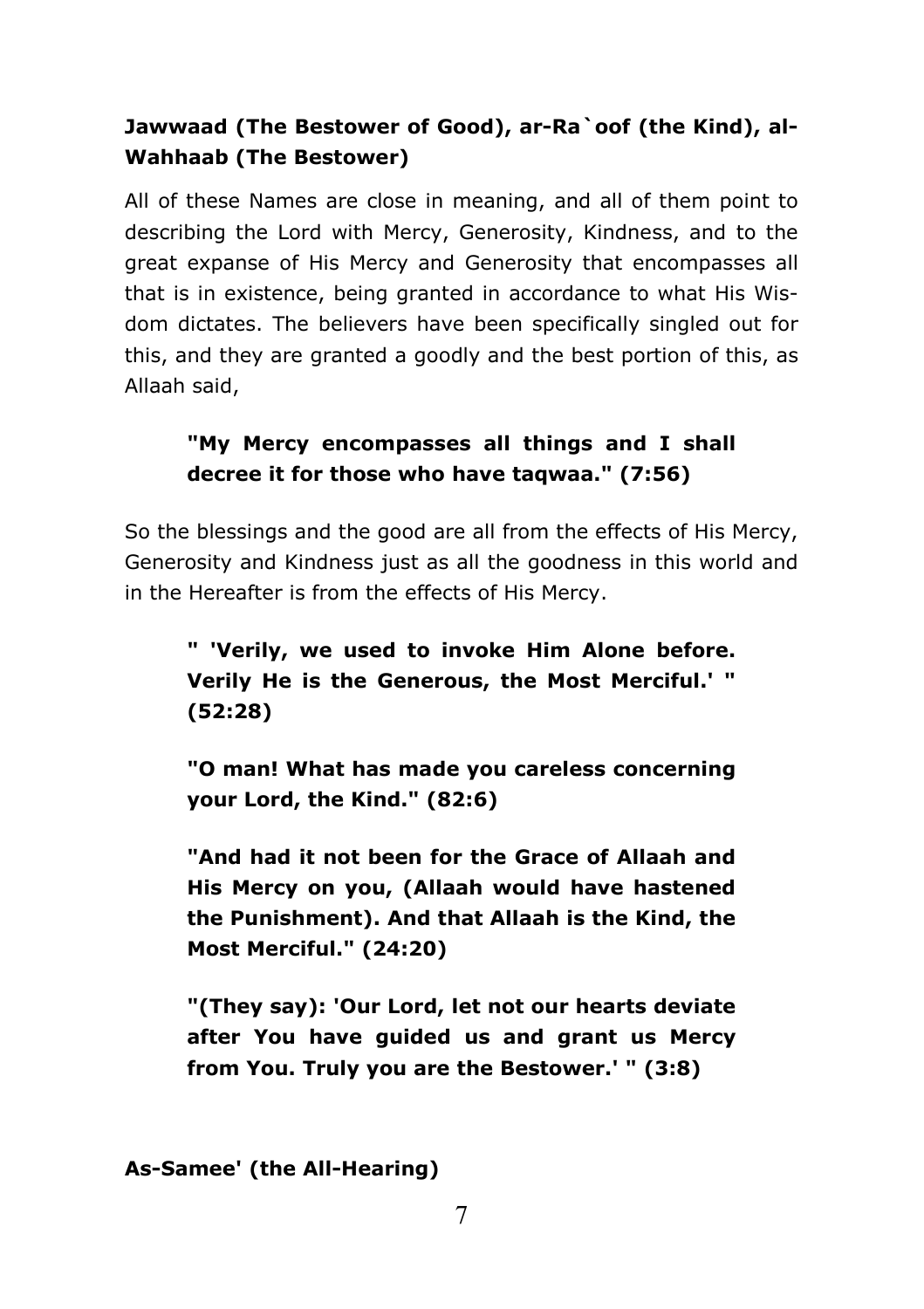The One Who hears all sounds and voices, in all of their different languages and all their many and various needs.

"Say: if they believe as you (O Prophet and Companions) believe then they are rightly guided, but if they turn away then they are only in opposition. So Allaah will suffice vou against them and He is the All-Hearing, the All-Knowing." (2:137)

"And Allaah judges with truth while those to whom they invoke besides Him cannot judge anything. Indeed Allaah is the All-Hearing, the All-Seeing." (40:20)

## Al-Baseer (the All-Seeing)

The One Who sees all things even if they be insignificant and minute. He sees the black ant on a black stone in a black night. He sees what is below the seventh earth and what is above the seventh heaven. Also, He is Hearing and Seeing of those that deserve recompense in accordance to what His Wisdom dictates.

"Say: Shall I inform you of things far better than those? For the God-fearing there are Gardens with their Lord underneath which rivers flow. Therein is their eternal home and pure wives. And Allaah will be pleased with them. Allaah is the All-Seer of His slaves." (3:15)

"Neither your relatives nor your children will benefit you on the Day of Resurrection. He will judge between you and Allaah is the All-Seer of what you do." (60:3)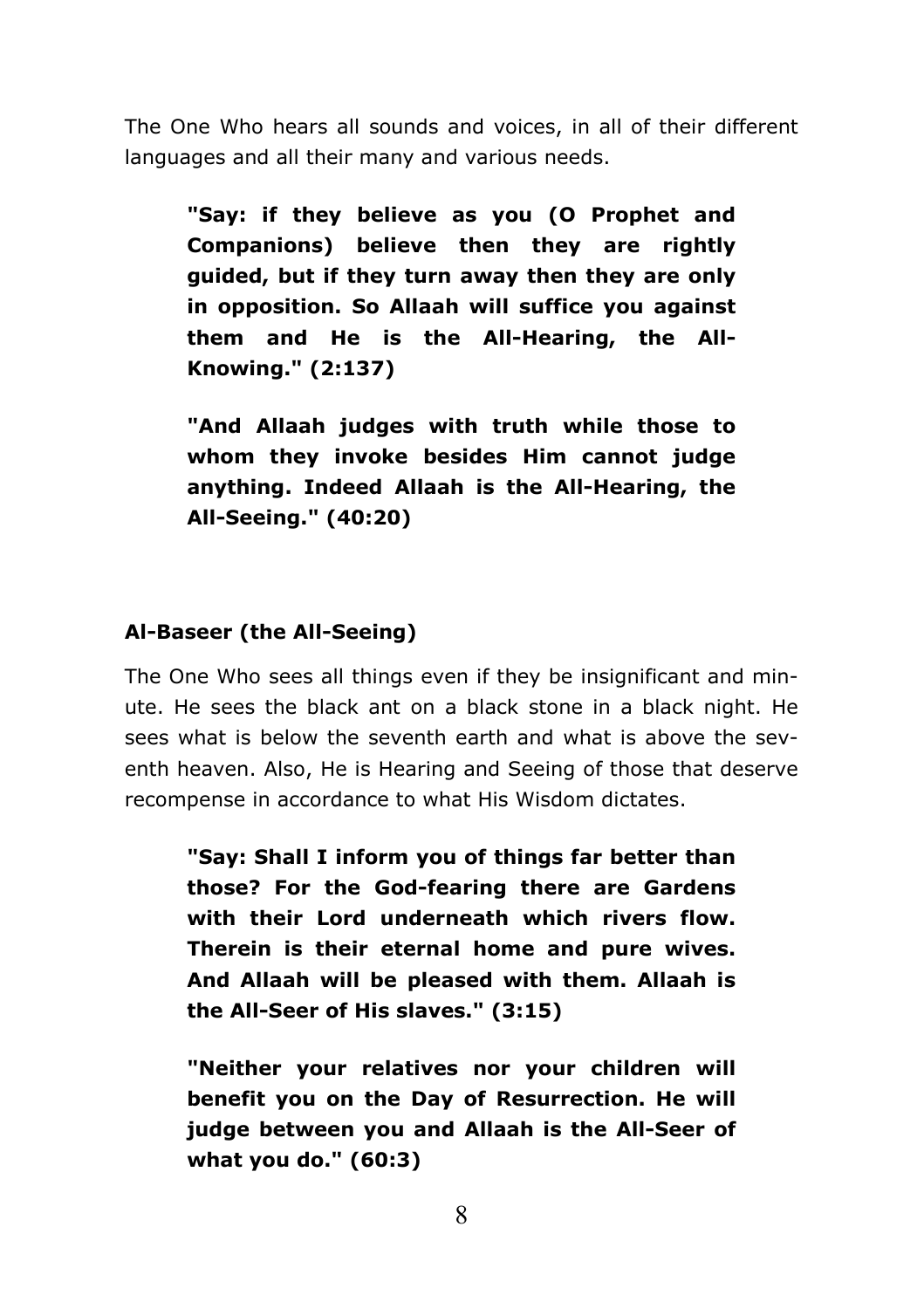## Al-Hameed (the One Who is praised)

In His Self, Names, Attributes and Actions, He possesses the best of names, the most perfect of attributes and the best and most complete actions, for indeed the Actions of Allaah are based upon Grace and Justice.

"Alif Laam Raa. A Book which We have revealed to you that you might lead mankind out of darkness into the light by the leave of their Lord, the Mighty, the One Who is praised." (14:1)

"And indeed We bestowed upon Luamaan wisdom saying: 'Give thanks to Allaah,' and whosoever gives thanks, he gives thanks for (the good) of his ownself. And whoever is ungrateful then verily Allaah is All-Rich, Worthy of All praise." (31:12)

# Al-Majeed (the Glorious), al-Kabeer (the Great), al-Adheem (the Exalted), al-Jaleel (the Noble)

He is described with the Attributes of Glory and Grandeur and Greatness and Magnificence. He is the One Who is greater, more exalted and magnificent than anything. He is glorified and magnified in the hearts of His friends and close ones. Their hearts overflow in exalting and magnifying Him, submitting to him and humbling themselves before is Grandeur.

"Owner of the Throne, the Glorious." (85:15)

"All-Knower of the unseen and the seen, the Great, the Most High." (13:9)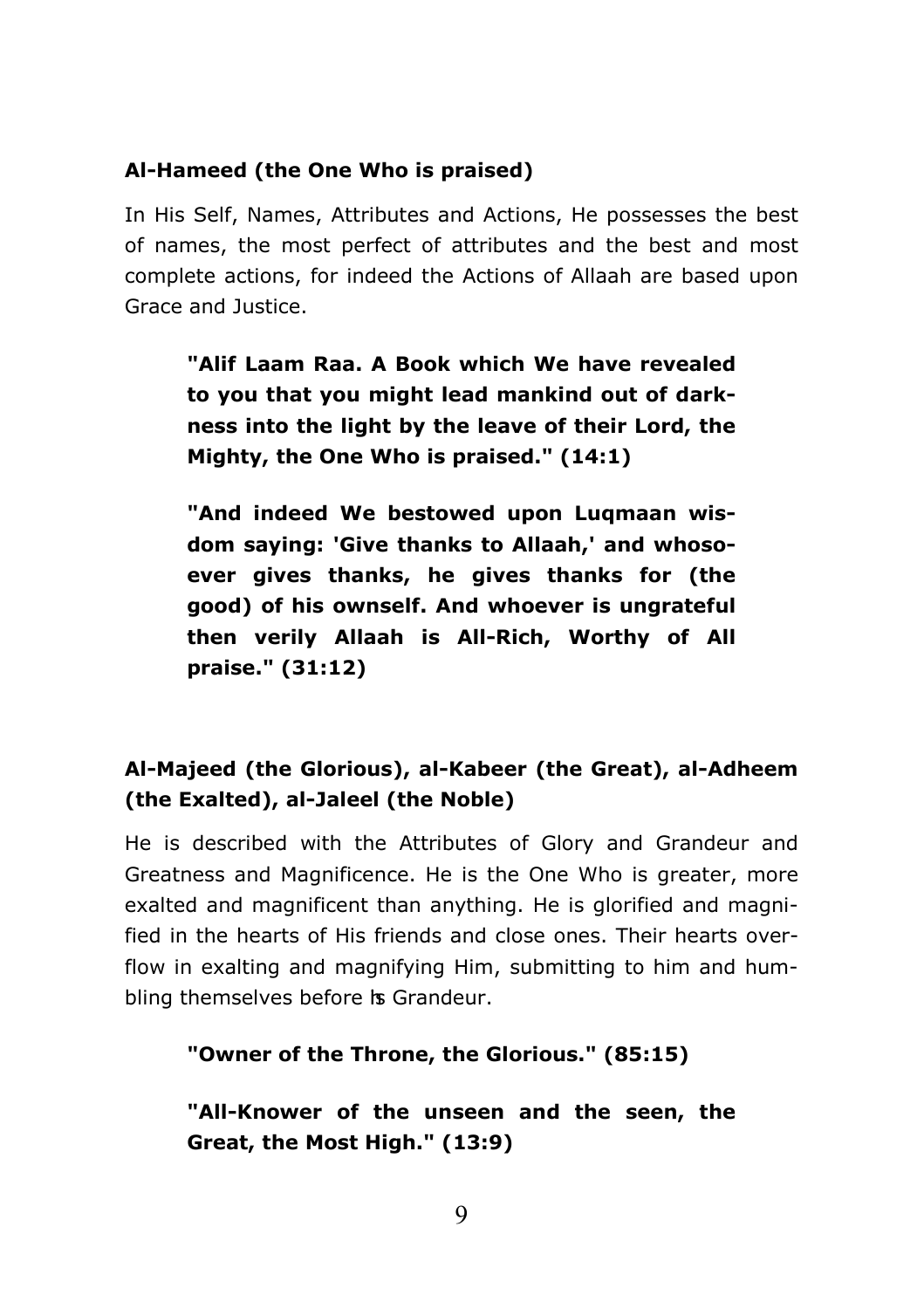"Then glorify with praises the Name of your Lord, the Most Great." (56:74)

# Al-Afuww (the Forgiving), al-Ghafoor (the Forgiving), al-**Ghaffaar (the All-Forgiving)**

The One Who was and is known with the Attribute of Forgiveness. The One Who is described as having Forgiveness and Compassion. Everyone is in dire need of His forgiveness just as they are in dire need of His Mercy and Kindness, Allaah has promised forgiveness to the one who fulfils its conditions, He said,

"...and indeed I am All-Forgiving to him who repents, believes, does righteous deeds and then remains constant in doing them." (20:82)

"Whether you disclose a good deed, or conceal it, or pardon an evil... verily Allaah is the Forgiving, Most Merciful." (4:152)

## At-Tawwaab (the Oft-Returning)

The One Who is continuously turning (in forgiveness) to those that turn to Him (in repentance), Who forgives the sins of the penitent. Evervone who turns to Allaah sincerely, Allaah turns to them by firstly granting them the ability to repent and turning their hearts towards Him, and after this He turns to them by accepting their repentance and forgiving their errors.

"Know they not that Allaah accepts the repentance from His slaves and takes the charity and that Allaah is the Oft-Returning, Most Merciful?"  $(9:104)$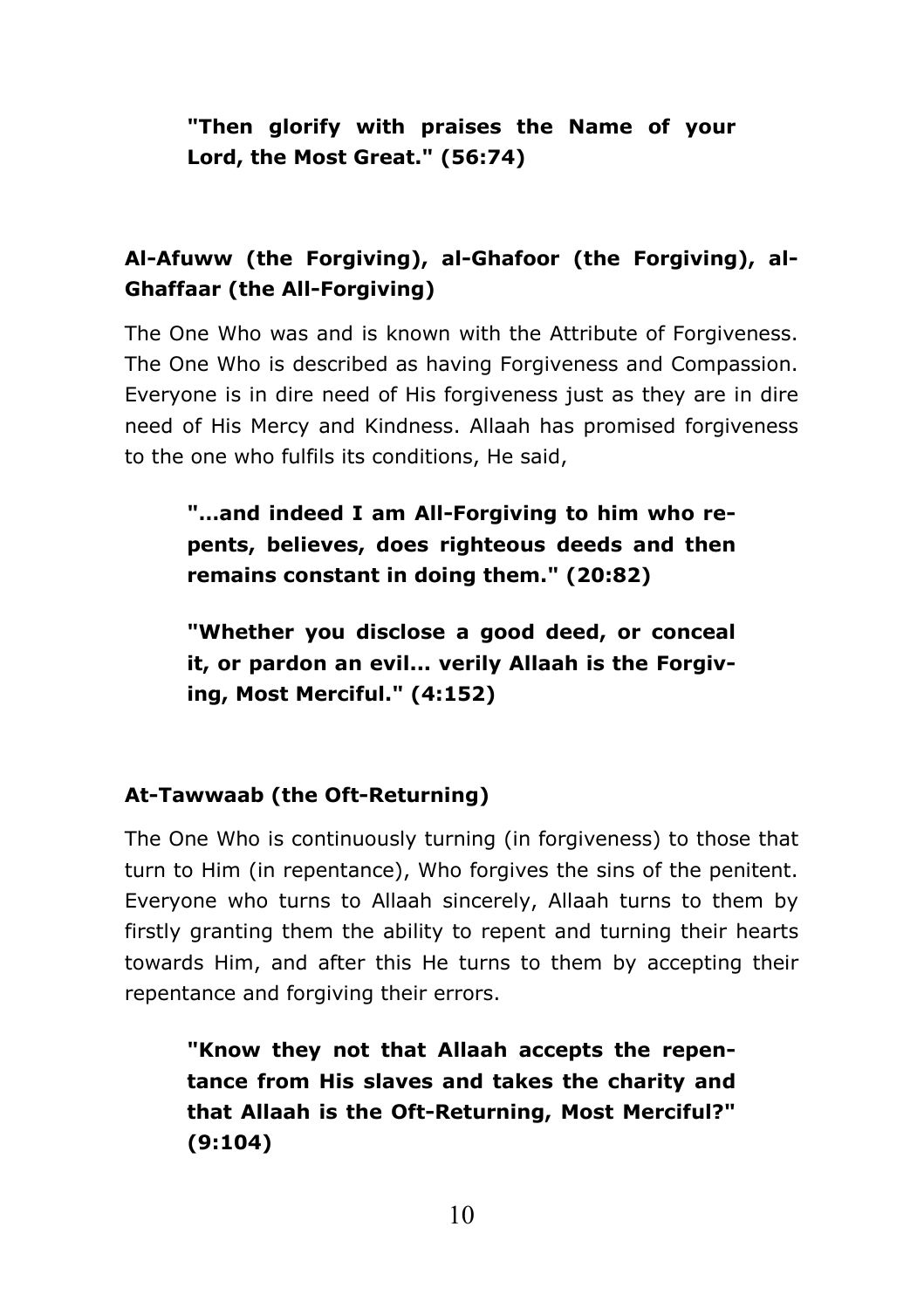"O you who believe! Avoid much suspicions, indeed some suspicions are sins. And spy not, neither backbite one another. Would one of you like to eat the flesh of his dead brother? You would hate it! Fear Allaah, indeed Allaah is the oft-Returning, Most Merciful." (49:12)

# Al-Quddoos (the Holy), as-Salaam (the Peace)

The One Who is far greater and far removed from any imperfection, or that He resemble any of His creation. Hence he is far removed from any defect just as He is far removed from anything resembling Him or coming close to resembling Him in any of His Attributes of Perfection.

"There is nothing like Him." (42:11) "There is no one equal to or comparable to Him."  $(112:3)$ "Do you know of any who is similar to Him?"  $(19:65)$ 

## "Then do not set up rivals to Allaah." (2:22)

Al-Quddoos is similar in meaning to as-Salaam in that they both negate any form of imperfection, while at the same time include unlimited perfection in every way. This is due to the fact that when deficiency has been removed, then all that remains is perfection.

"Whatsoever is in the heavens and the earth glorifies Allaah - the King, the Holy, the All-Mighty, the All-Wise."  $(62:1)$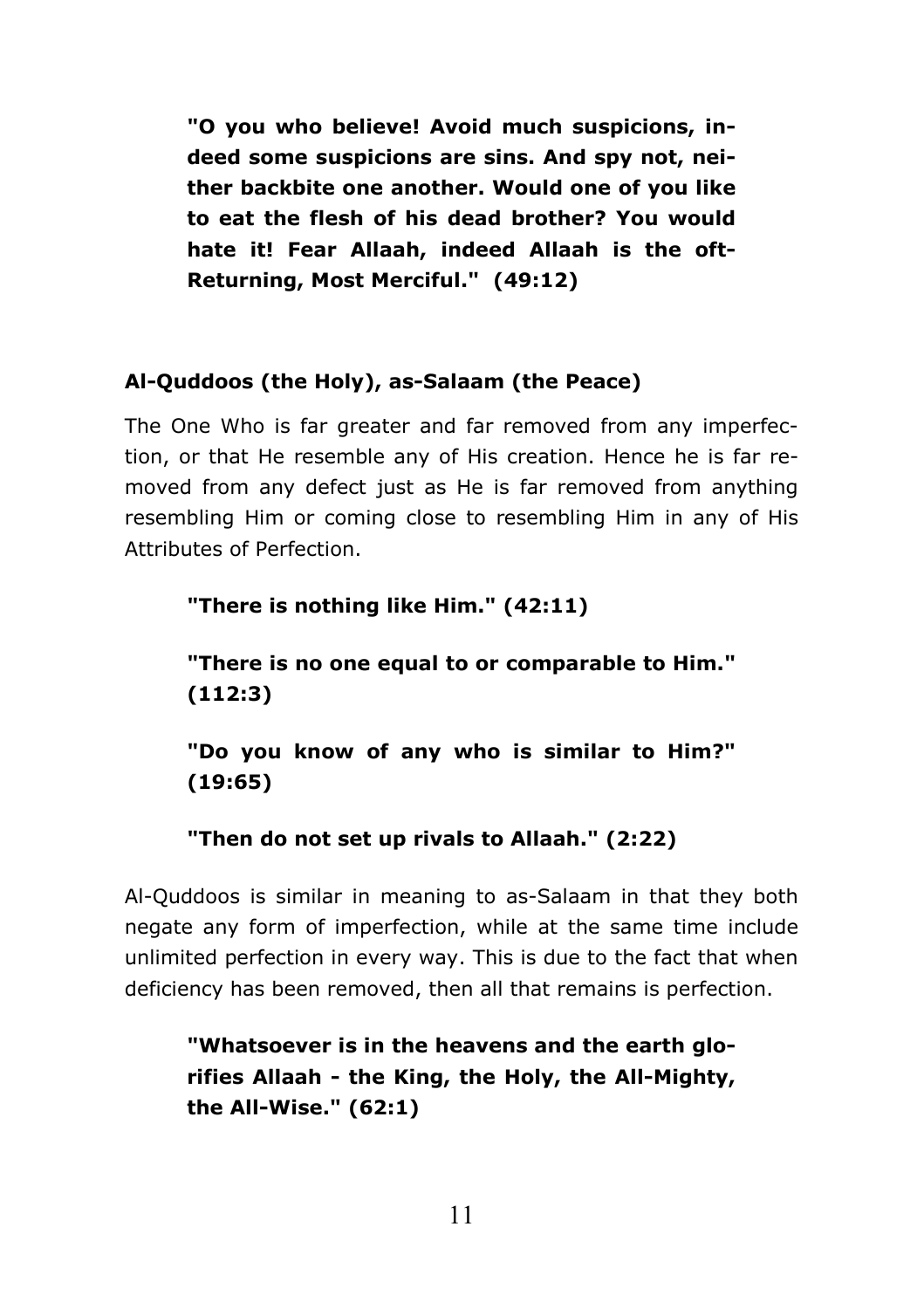# Al-Aliyy (the High), al-A laa (the Highest)

To Him belongs highness in all of its aspects, Highness of His Essence, Highness of His Attributes and esteem, Highness of Strength and Power. He is the One Who has risen over His Throne and the One Who Has encompassed the dominion. He is the One in Whom all the attributes of greatness, grandness, magnificence and beauty find perfection and fulfillment.

"To Him belongs all that is in the heavens and the earth, and He is the High, the Great." (42:4)

"Glorify the name of your Lord, the Most High"  $(87:1)$ 

# Al-Azeez (the Mighty)

The One to Whom belongs might/honour in its entirety, the might/honour of strength, the might/honour of conquest and the might/honour of preventing. So He has prevented any of His creation from encompassing and grasping Him, He is Omnipotent over everything that is in existence, the whole of creation is subject and indebted to Him and yielding before His greatness.

"It will be said: 'Seize him and drag him into the midst of the blazing Fire. Then pour over his head the torment of boiling water. Taste you this! Indeed you were (pretending to be) the Mighty, the Generous!"" (44:47-49)

"Blessed be He in Whose Hand in the dominion, and He is Able to do all things. Who has created death and life that He may test which of you is best in deed. And He is the Mighty, the Oft-**Forgiving." (67:1-2)**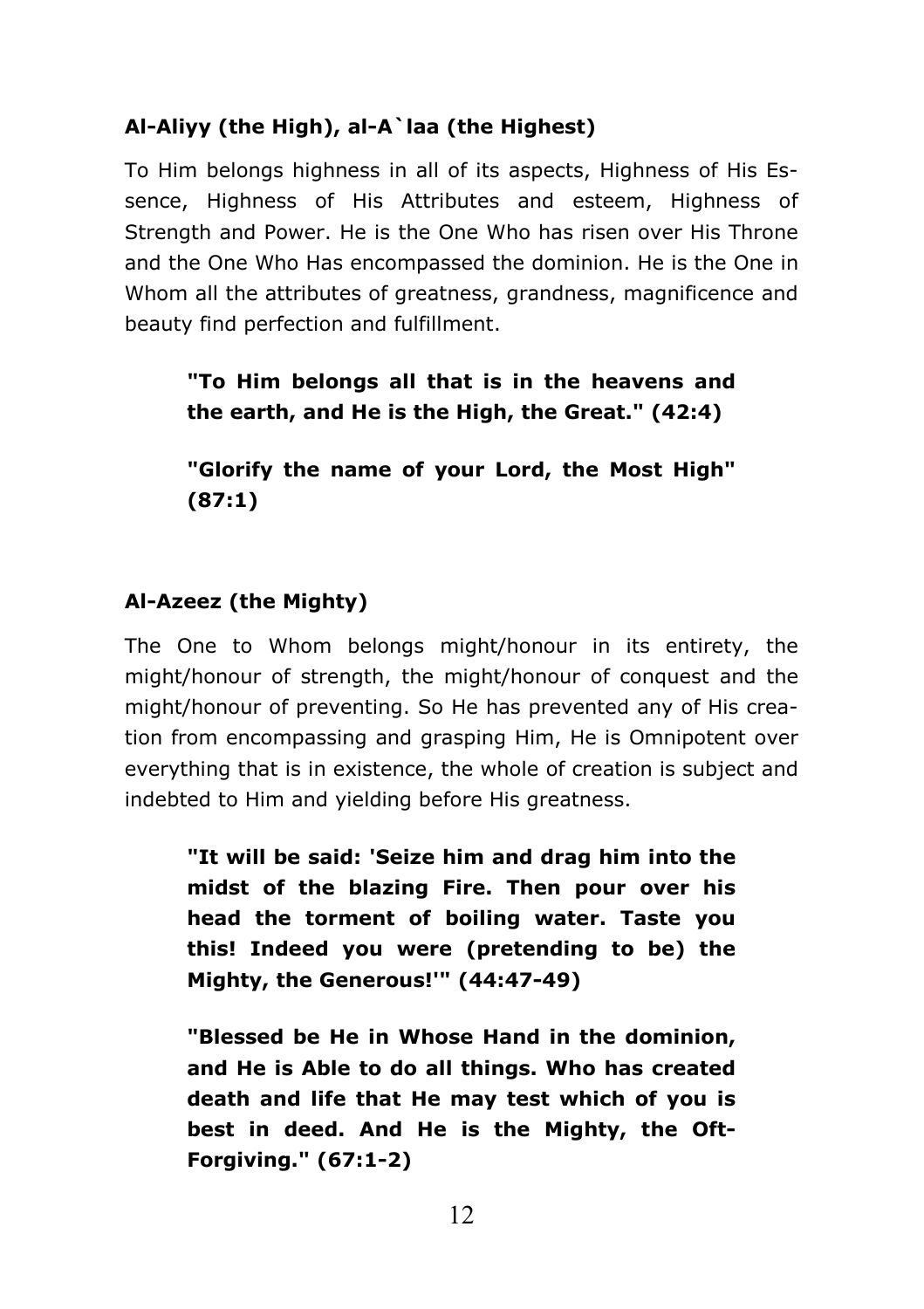## Al-Qawiyy (the Strong), al-Mateen (the Powerful)

These fall under the meaning of al-Azeez.

"Those who have been expelled from their homes unjustly only because they said, 'our Lord is Allaah' - for had it not been that Allaah checks one set of people by means of another, monasteries, churches, synagogues and mosques, wherein the Name of Allaah is mentioned much, would surely have been pulled down. Indeed Allaah will help those who help Him and Allaah is the Strong, the All-Mighty." (22:40)

"Indeed Allaah is the Provider, Owner of Strength, the Powerful." (51:57)

## Al-Jabbaar (the Compeller)

This includes the meaning of al-Alee and al-A'laa, the meaning of al-Oahhaar, and the meaning of ar-Ra oof. The One Who is Compelling over dejected hearts, to the one who is weak and impotent, to the one who resorts to Him and seeks refuge with him.

## Al-Mutakabbir (the Supreme)

The One Who is above any evil, defect and deficiency due to His greatness and grandeur.

"He is Allaah, other than whom none has the right to be worshipped. The King, the Holy, The One free from defects, the Giver of Security, the Ever-Watcher, the All-Mighty, the Compeller, the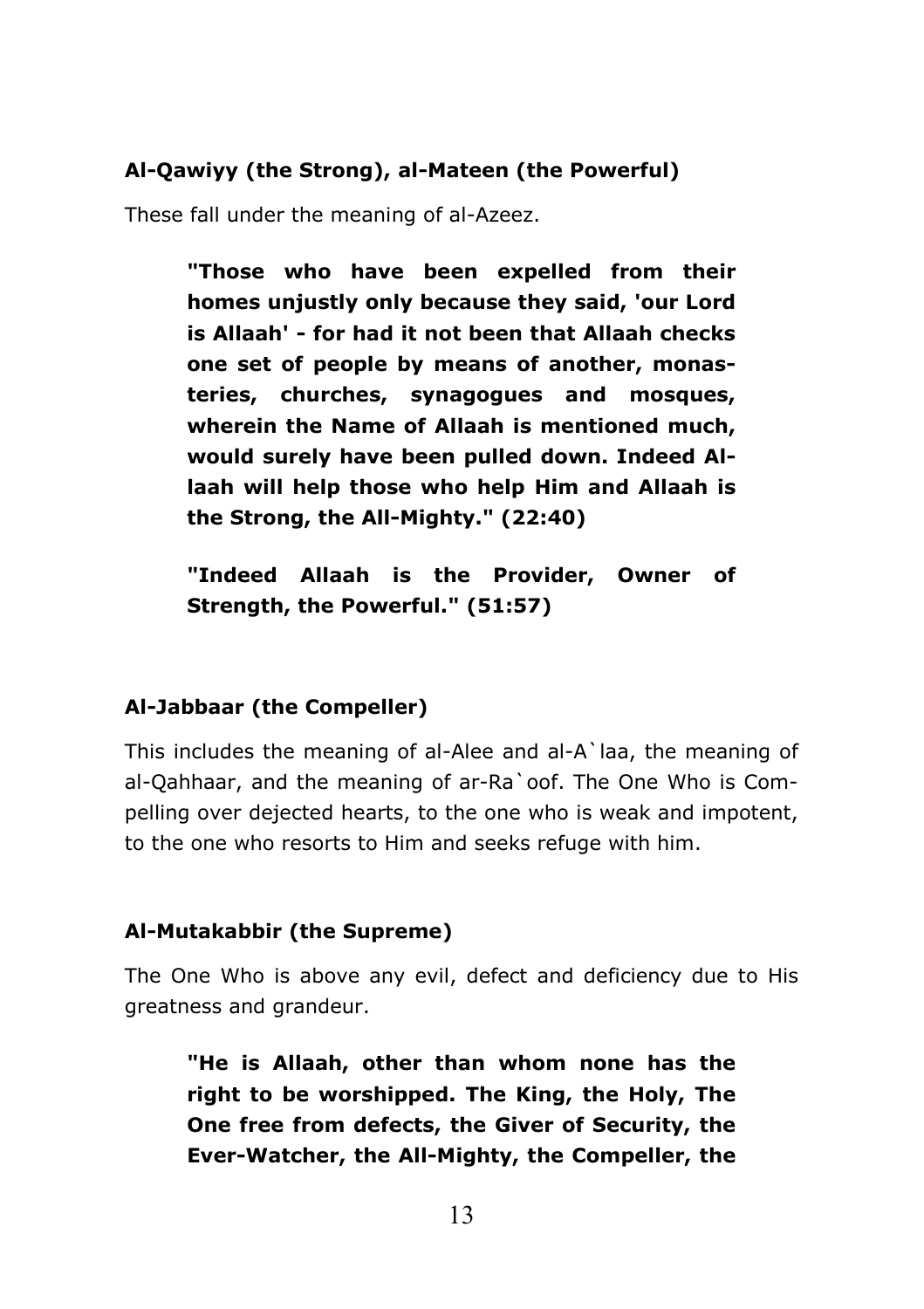# Supreme. Glory be to Allaah! (High is He) Above all that they associate as partners with Him."  $(59:23)$

# Al-Khaalig (the Creator), al-Baari (the Originator), al-**Musawwir (the Shaper)**

The One Who created all that is in existence. Who made everything correct and in its place in accordance to His Wisdom, Who Shaped it in accordance to His praise and Wisdom. He is continuously doing so.

"He is Allaah, the Creator, the Originator, the Bestower of forms. To Him belong the Most Beautiful Names. All that is in the heavens and the earth glorify Him. He is the All-Mighty, the All-Wise." (59:24)

# Al-Mu`min (The Giver of Security)

The One Who Has praised Himself with Perfect Attributes and with perfection of magnificence and beauty. The One Who sent His Messengers and revealed His Books containing signs and clear proofs. Who testified to the truth of His Messengers by giving them every sign and proof that would prove the truth of what they came with.

"He is Allaah, other than whom none has the right to be worshipped. The King, the Holy, The One free from defects, the Giver of Security, the Ever-Watcher, the All-Mighty, the Compeller, the Supreme. Glory be to Allaah! (High is He) Above all that they associate as partners with Him."  $(59:23)$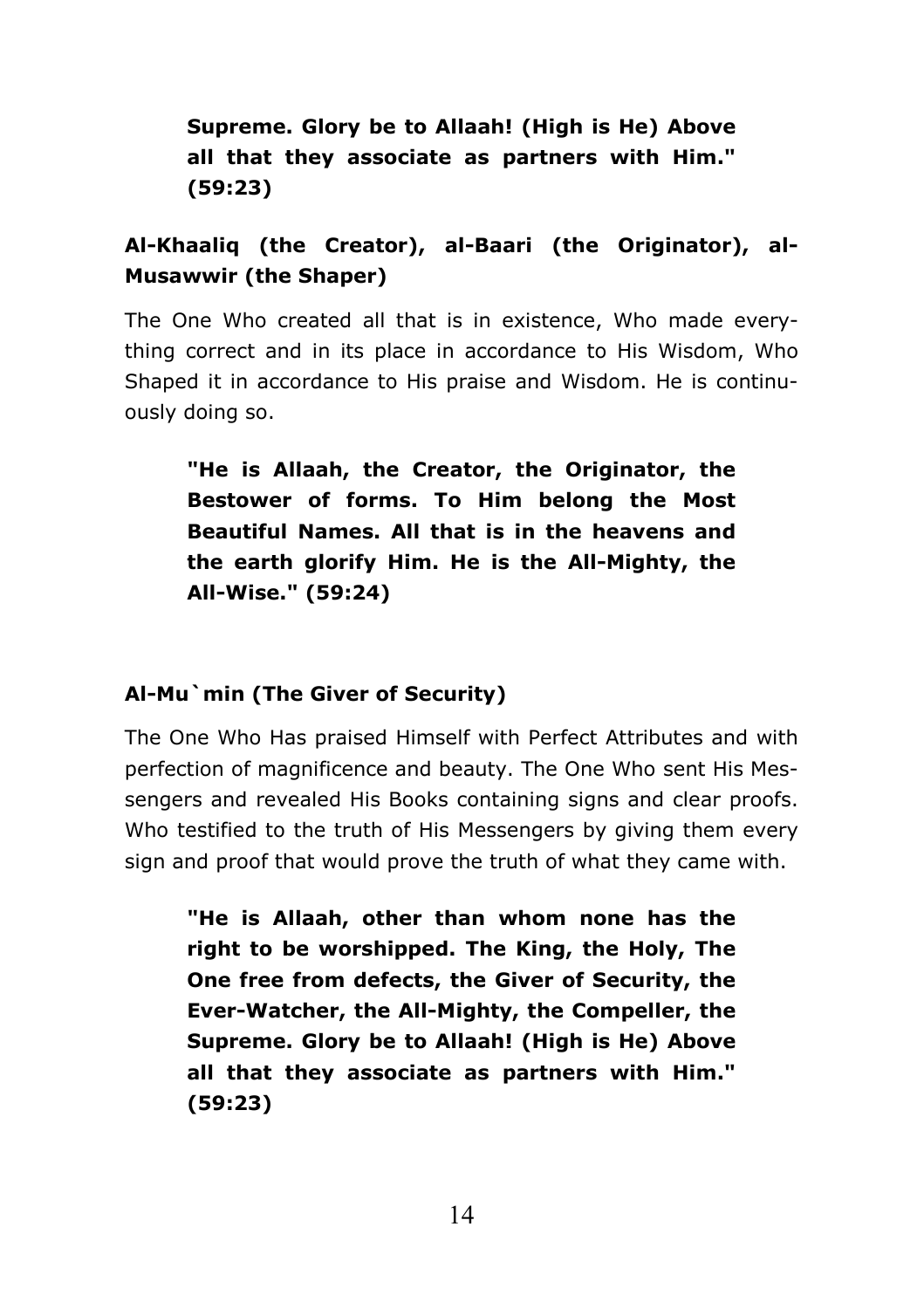# Al-Muhaymin (the Ever-Watching)

The One Who sees all the hidden matters, all that the hearts keep concealed, the One Whose Knowledge encompasses everything.

"He is Allaah, other than whom none has the right to be worshipped. The King, the Holy, The One free from defects, the Giver of Security, the Ever-Watcher, the All-Mighty, the Compeller, the Supreme. Glory be to Allaah! (High is He) Above all that they associate as partners with Him."  $(59:23)$ 

# Al-Qadeer (All-Powerful, the Able)

The One Who has complete and perfect power and ability, by His Power He brought everything into existence, by it He arranges all the affairs, by it He fashioned and perfected the creation, by it He brings to life and causes to die, by it He will resurrect the servants for their recompense - rewarding the one who did good with His good and the one who worked evil with His Hellfire. The One Who, when He wills a thing to be he merely says 'Be!' and it is. By His power and ability he turns the hearts and directs them to whatsoever He Wills and Desires.

"For every nation there is a direction which they face, so hasten towards all that is good. Wheresoever you may be, Allaah will bring you together, Allaah is Able to do all things." (2:148)

"(What is the matter with you?) When a single disaster smites you, although you smote (your enemies) with one twice as great, you say: From where does this come to us? Say: It is from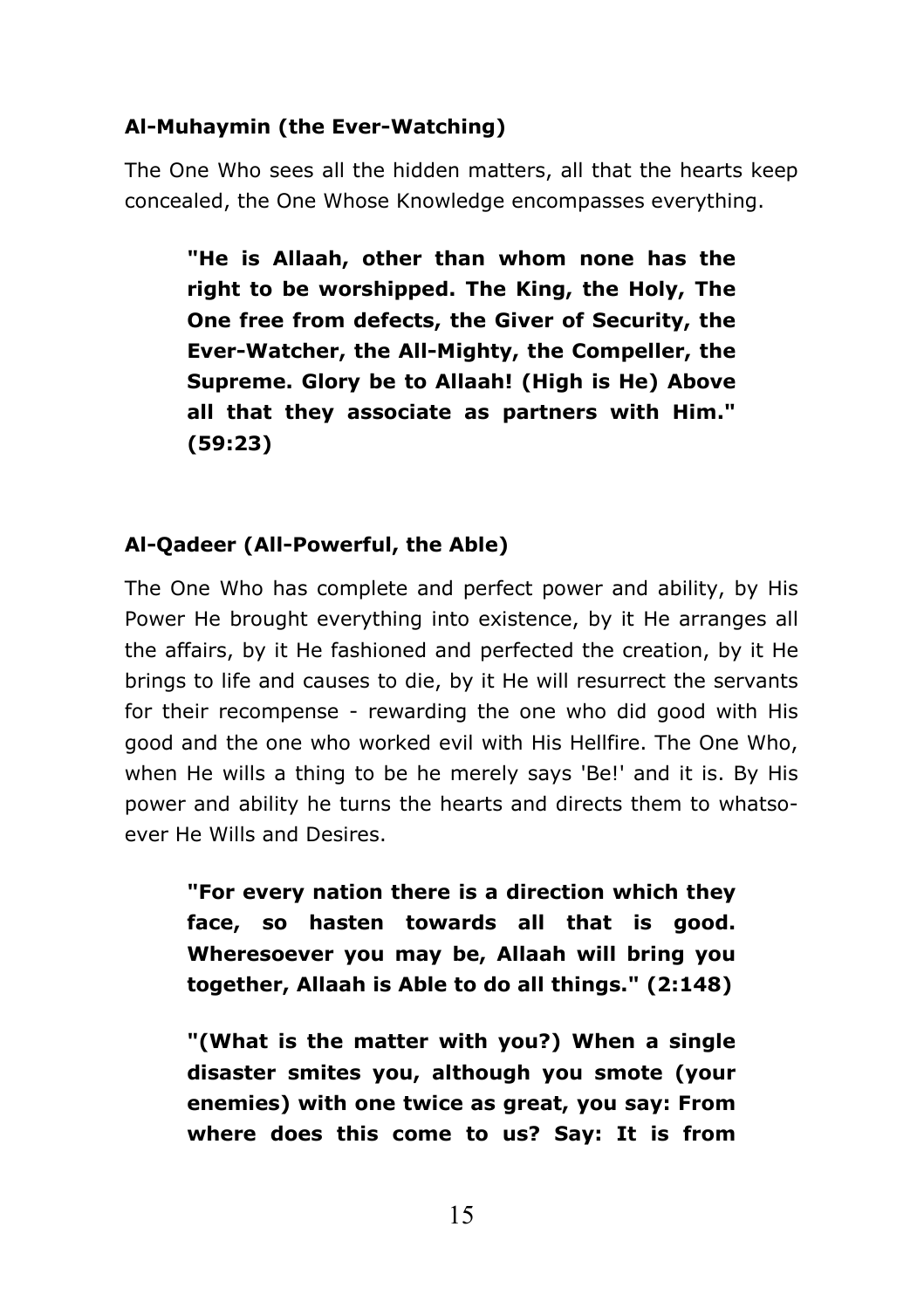# yourselves (because of your evil deeds). And Allaah is the All-Powerful." (3:165)

#### Al-Lateef (the Most Subtle, the Kind)

The One Whose Knowledge encompasses all the secret and hidden matters. Who is Aware of all that is hidden (in the deepest depths of the heavens and the earth) and is Aware of everything down to the most minute and finest details. The One Who is Kind to his believing servants quiding them to that which would benefit them and aid them via means that they are not aware, this by His Kindness and Beneficence. It also carries the meaning of al-Khabeer and ar-Ra'oof.

"No vision can grasp Him, but His Grasp is over all vision. He is the Most Subtle, the Well-Acquainted." (6:103)

"Do you not see that Allaah sends down the water from the sky and then the earth becomes green? Indeed Allaah is the Kind, the Well-Acquainted." (22:63)

#### Al-Haseeb (the Reckoner)

The One Who is All-Knowing of His servants and sufficient for those who put their trust in Him. The One Who recompenses his servants with either good or bad in accordance to His Wisdom and His Knowledge of the minutest and greatest of their actions.

"When you are greeted with a greeting, greet in return with what is better than it or at least return it equally. Allaah is the Reckoner of all things." (4:86)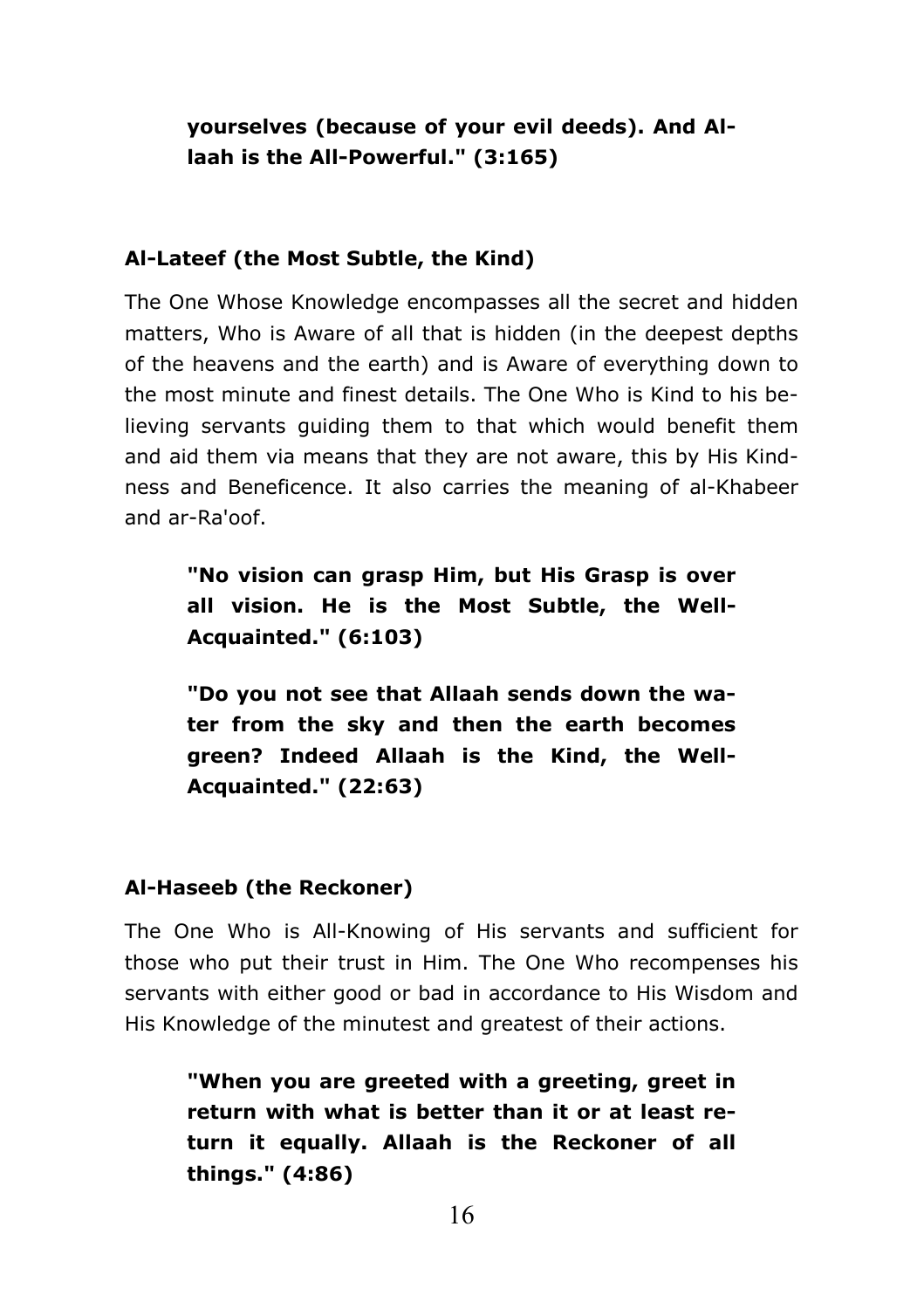"Those who convey the Message of Allaah and fear Him and none save Him, Sufficient is Allaah as Reckoner." (33:39)

### Ar-Rageeb (the All-Watcher)

The One Who sees what is hidden in the hearts, the One Who charges every soul for what it earned, the One Who preserves all that is in creation and regulates them with the best organization and most complete and perfect planning.

"O Mankind! Be dutiful to your Lord Who created vou from a single person, and from Him He created his wife, and from them both He created many men and women. Fear Allaah through whom you demand your mutual rights, and (do not cut the relations of) the womb (kinship). Surely Allaah is the All-Watcher over you." (4:1)

## Al-Hafeedh (The Guardian)

The One Who protects and preserves what He created and Whose Knowledge encompasses all that He brought into existence. The One Who protects His friends from falling into sins and the destructive matters. The One Who is Kind to them during their periods of activity and rest. The One Who accounts the actions of the servants and their rewards.

"And Iblees did prove true his thought about them, and they followed him, all except a group of the true believers. And Iblees had no authority over them - except that We might test he who believes in the Hereafter from him who is in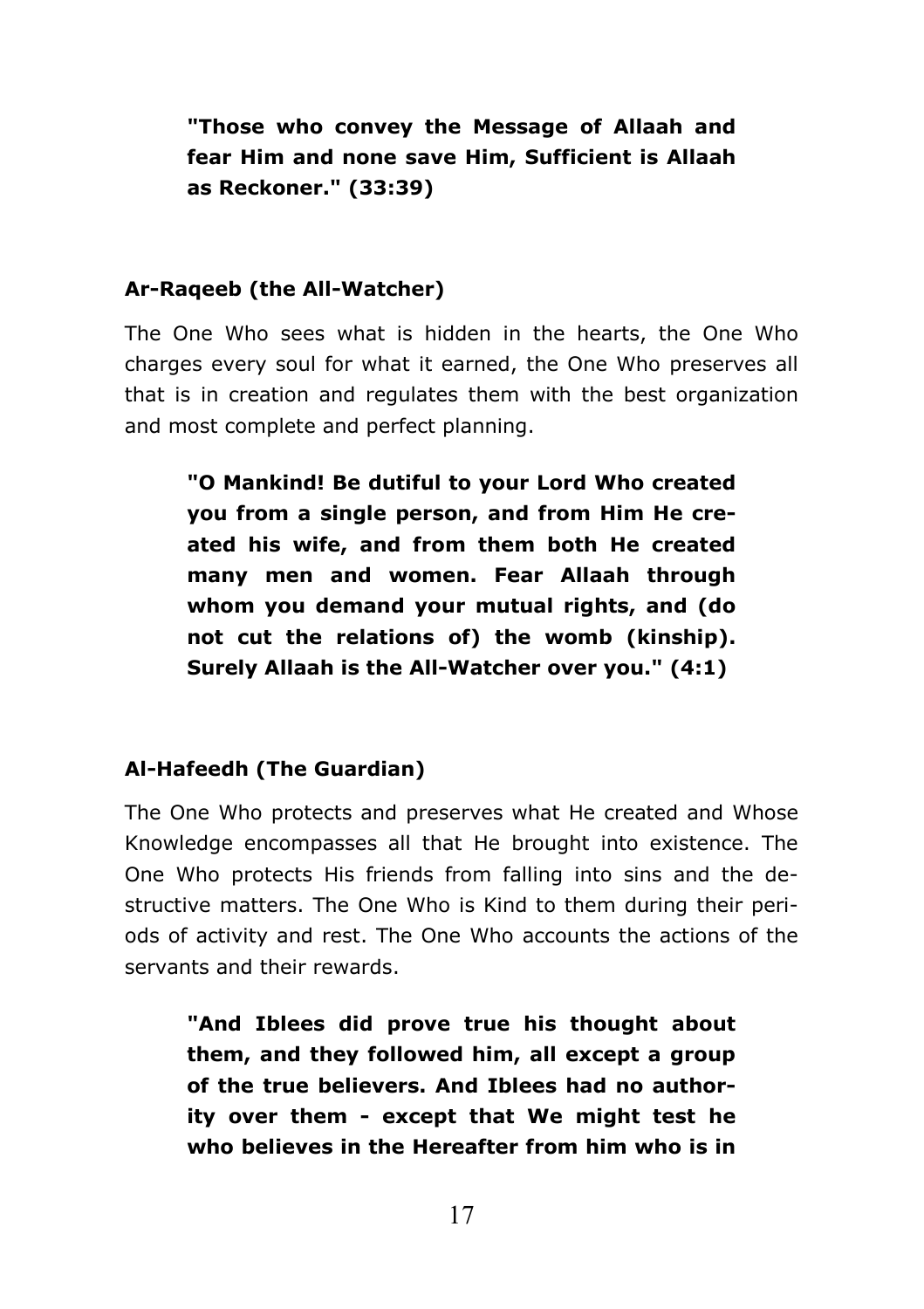doubt about it. And your Lord is the Guardian over everything." (34:20-21)

"As for those who take friends and protectors besides Him - Allaah is the Guardian over them and you are not a disposer of their affairs."  $(42:6)$ 

#### Al-Muheet (The Encompassing)

The One Who has Knowledge of everything, has power over everything, his Mercy encompasses everything and He is dominant over everything.

"If good befalls you it grieves them but if some evil overtakes you they rejoice at it. But if you remain patient and become of the God-fearing, not the least harm will their cunning do to you. Allaah Encompasses what they do." (3:120)

"And be not like those who come out of their homes boastfully, to be seen of men, and hinder from the Path of Allaah. Allaah is encompassing all that they do." (8:47)

#### Al-Qahhaar (The Subduer), Al-Qaahir (The Irresistable)

The Irresistable over everything. The One before Whom the whole creation has humbled itself, and submitted before His Grandeur, Power and perfect Strength.

"And He is the Irresistable, Above His servants. He sends guardians (writing all of your deeds) over you, until when death approaches one of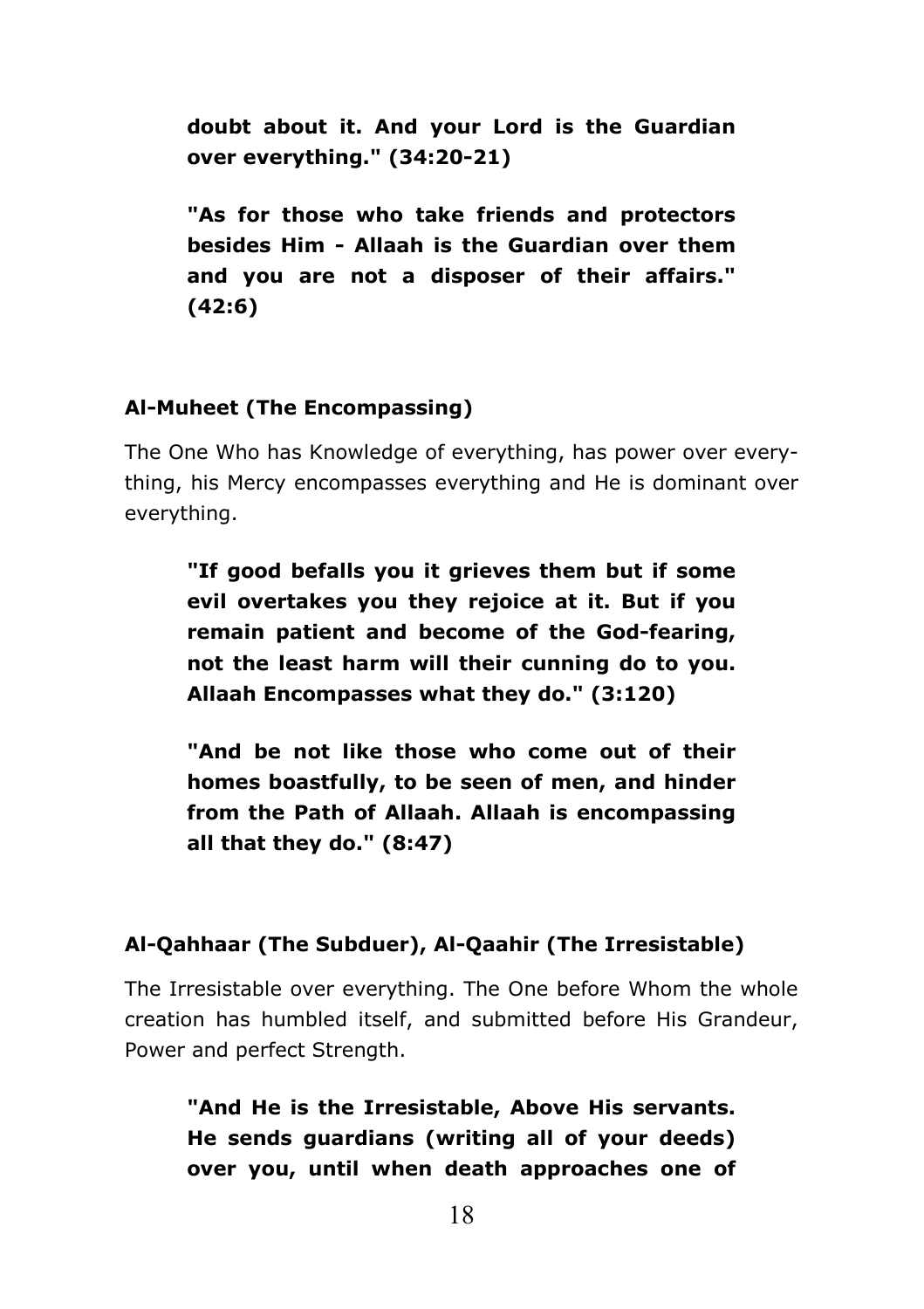you, Our Messengers take his soul and they never neglect their duty." (6:61)

"So think not that Allaah will fail to keep His promise to His Messengers. Certainly! Allaah is All-Mighty, Owner of Retribution. On the Day when the earth will be changed to another earth and so will the heavens, and they (all creatures) will appear before Allaah, the One, the Subduer."  $(14:47-48)$ 

## Al-Mugeet (The Powerful)

The One who provides everything that is in existence with what would strengthen it. Who provides it it's nourishment and directs it howsoever He Wills in accordance to His Wisdom and Praise.

"Whosoever intercedes for a good cause will have the reward thereof, and whosoever intercedes for an evil cause shall have a share in its burden. Allaah is Able to do everything." (4:85)

# Al-Wakeel (The Disposer of Affairs, the One Who is relied upon)

The One Who has the responsibility to dispose the affairs of the creation in accordance with His Knowledge, perfect Power and allencompassing Wisdom. The One who looks after His friends and makes the good easy for them, preserves them from the evil and suffices for them in all of their affairs. Therefore the one who takes Him as One to be relied upon, He suffices him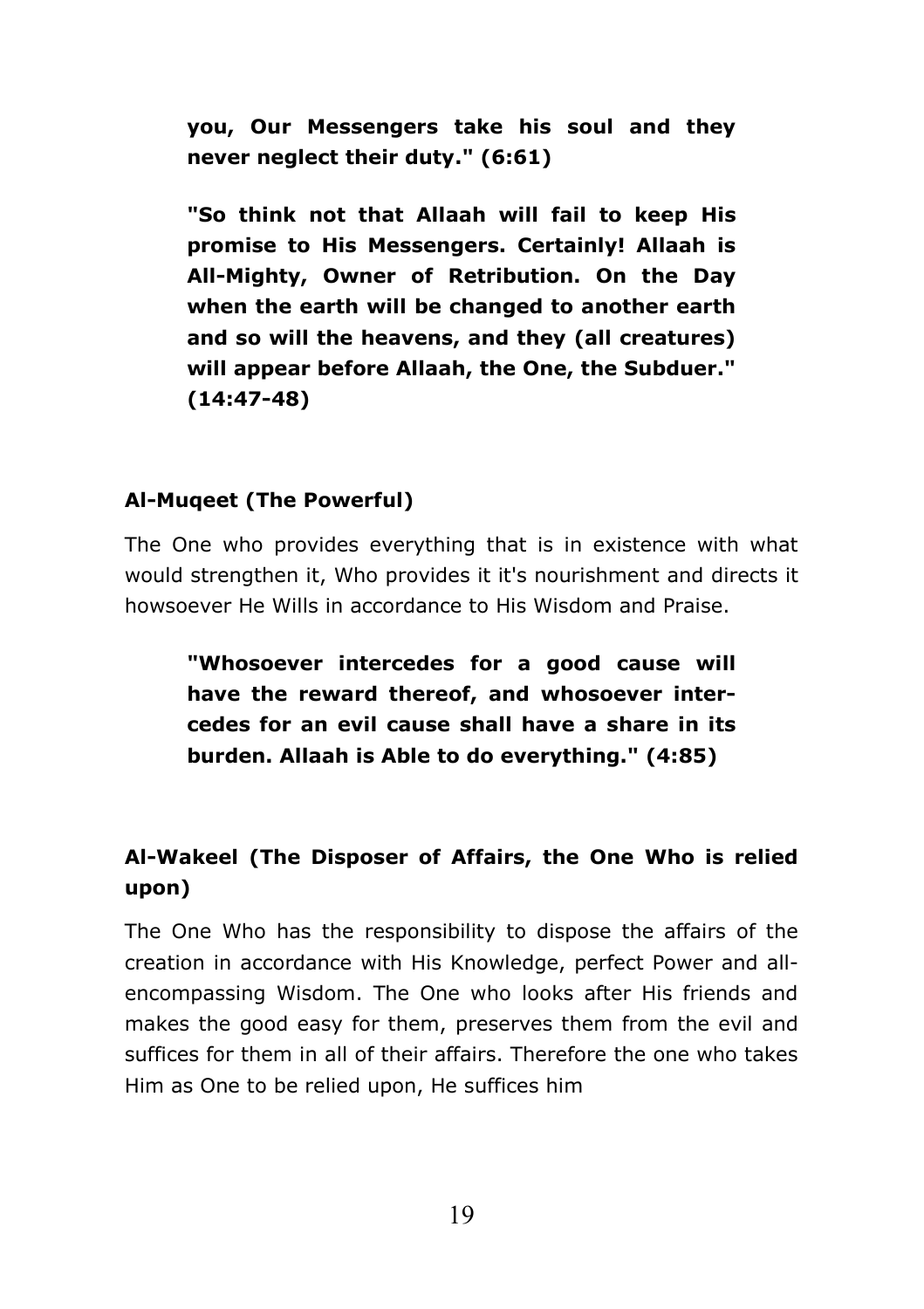"Allaah is the Friend of those who believe, He guides them from the darknesses into the light."  $(2:257)$ 

"Such is Allaah your Lord! None has the right to be worshipped but He, the Creator of all things. So worship Him Alone, and He is the Disposer of all affairs." (6:102)

"And put your trust in Allaah, and Allaah is Sufficient as a Disposer of Affairs." (39:62)

# Dhul Jalaal wal Ikraam (The One possessing Majesty and Honour)

Meaning the One possessing Greatness and Grandeur, Mercy and Generosity. The One Who shows beneficence in both its general and specific aspects. The One Who honours His friends and close ones - those who glorify, exalt and love Him.

"Everything in the earth will perish. And the Face of your Lord, full of Majesty and Honour, will abide forever." (55:27)

"Blessed be the name of your Lord, the Owner of Majesty and Honour." (55:78)

# Al-Wudood (The Loving)

The One Who Loves His Prophet and Messengers and those who follow them, and they in turn love Him - He is more beloved to them than anything else. Their hearts are filled with love of Him, their tongues are constantly moist with praising Him, and their hearts are always drawn to Him in love, sincerity and repentance.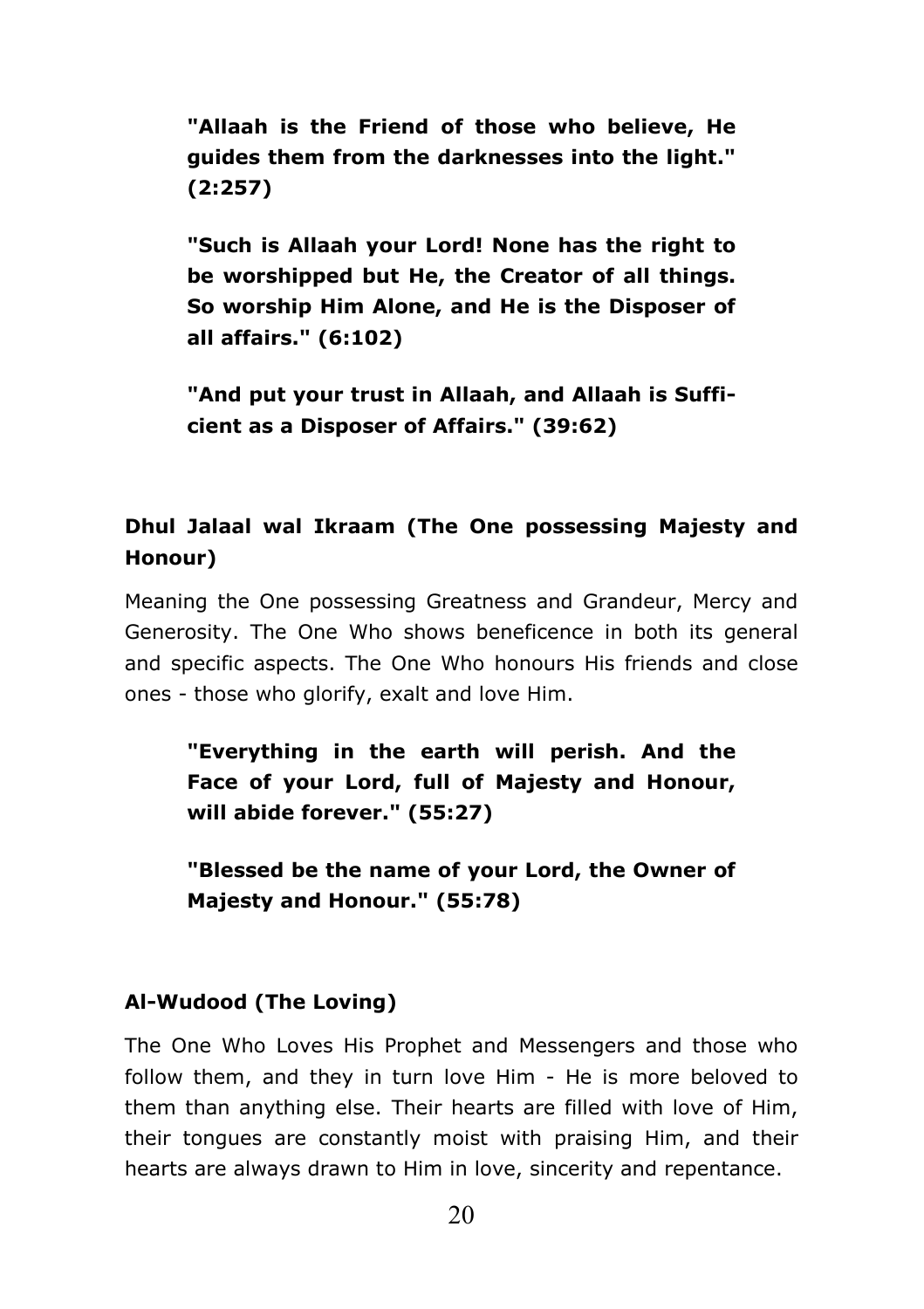"And ask forgiveness from your Lord and turn to Him in repentance. Verily my Lord is the Most Merciful, the Loving." (11:90)

"And He is Oft-Forgiving, the Loving." (85:14)

# Al-Fattaah (The Judge, The Opener)

The One Who will judge between His Servants through His laws of the Sharee'ah, His laws of Decree and His laws and recompense. The One who opens the eves of those who are truthful and sincere by His Kindness. The One who opens their hearts so that they can know Him, love Him and repent to Him. He opens the doors of mercy and sustenance for His servants and provides them the means of attaining both the good in this life and the Hereafter.

"Whatever mercy Allaah may grant to mankind, none can withhold it and none can grant it thereafter." (35:2)

"Say: Our Lord will assemble us all together (on the Day of Resurrection), then He will judge between them. He is the Judge, the All-Knowing."  $(34:26)$ 

"He said: My Lord! Verily, my people have belied me. Therefore judge You between me and them, and save me and the those of the believers who are with me." (26:117-118)

Ar-Razzaag (The Provider)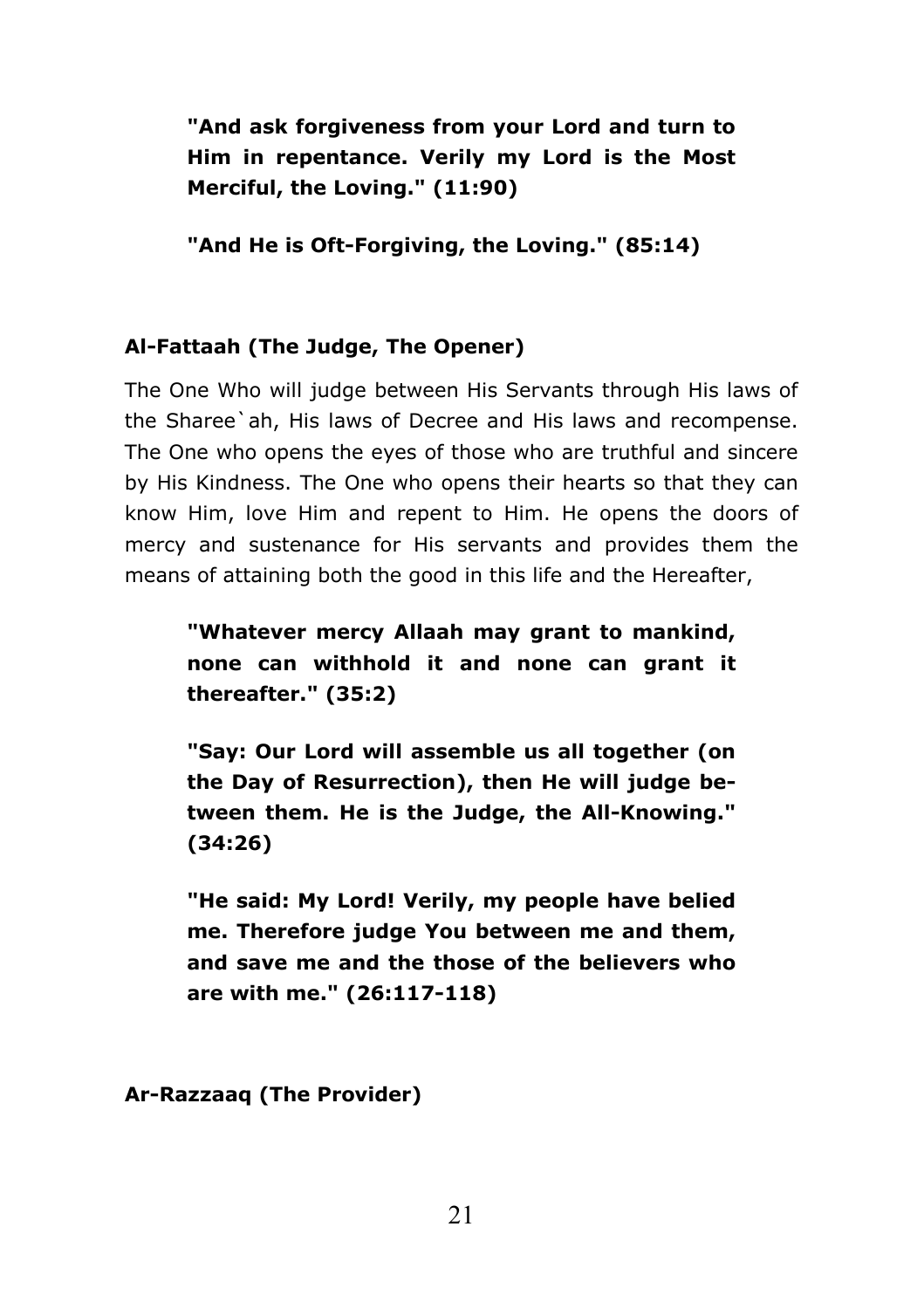The One Who provides for all of His servants, there is not a creature on the earth except that Allaah provides for it. His providing for His servants is of two types:

The general provision which extends to the righteous and the sinner, the first and the last. This is the provision that is required by the bodies.

The specific provision - this being granted to the hearts, nourishing them with knowledge and faith. Also the lawful provision that has been appointed for the benefit of the religion, this being specific to the believers and apportioned in accordance to their differing levels and what His Wisdom and Mercy dictates.

"Sav: Come I will recite to you what your Lord has prohibited you from: Join not anything in worship with Him; be good and dutiful to your parents; kill not your children because of poverty - We provide sustenance for you and for them; come not near shameful sins whether openly or secretly; kill not anyone who Allaah has forbidden except for a just cause. This He has commanded you that you may understand."  $(6:151)$ 

"I created man and jinn only that they may worship Me. I seek not any provisions from them nor do I ask that they feed Me. Indeed Allaah is the Provider, Owner of Power - the Most Strong."  $(51:56-58)$ 

#### Al-Hakam (The Judge), al-Adl (The Just)

The One who judges between His Servants in this life and the Hereafter with His Justice and Fairness. He will not oppress anyone to the extent of an atoms weight, and none will be made to carry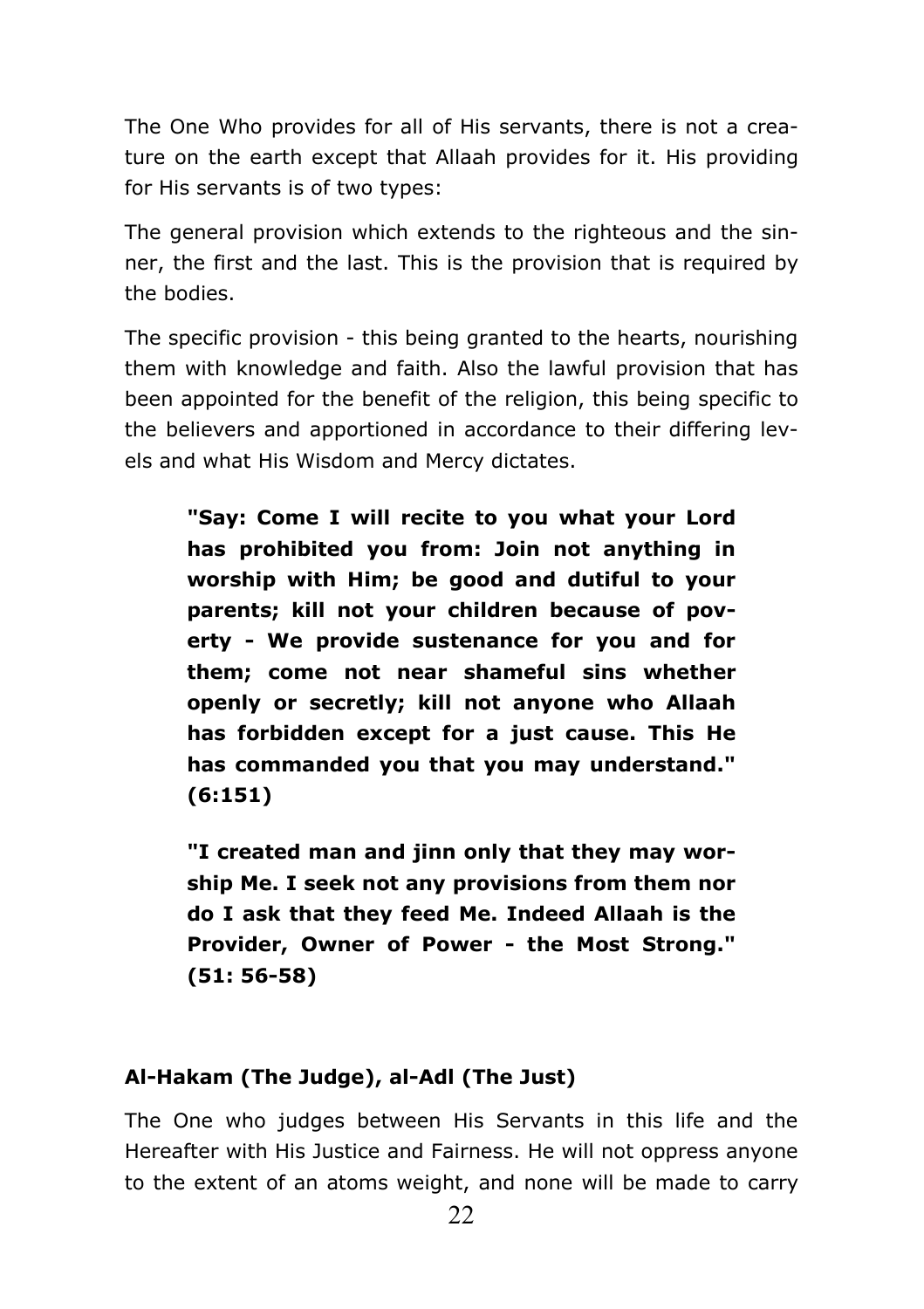the encumbrance of another. No servant will be recompensed in a way that is greater that the magnitude of his sin; he will be given only what he deserves. Not a single person's right will be denied. He is the Just in His regulation and decree,

# "Indeed My Lord is upon the Straight Path."  $(11:56)$

"Say: I am on clear proof from my Lord, but you deny (the truth). I do not have what you are impatient for (i.e. the Punishment). The judgement is only for Allaah, He declares the truth, and He is the best of judges." (6:57)

# Jaami`un Naas (The Gatherer of Mankind)

The One Who will gather mankind on the Day about which there is no doubt. He will gather their actions and provisions and will not leave out a single thing, be it large or small, except that He will take it to account. He will gather together the disintegrated remains of those that have died, the early and later by His perfect Power and All-Encompassing Knowledge, (and resurrect them).

"Our Lord! Indeed it is you who will gather mankind together on the Day about which there is no doubt! Verily Allaah never breaks His promise!"  $(3:9)$ 

"I swear by the Day of Resurrection. And I swear by the self-reproaching soul. Does man think that We shall not assemble his bones? Yes, We are Able to put together in perfect order the tips of his fingers."  $(75:1-4)$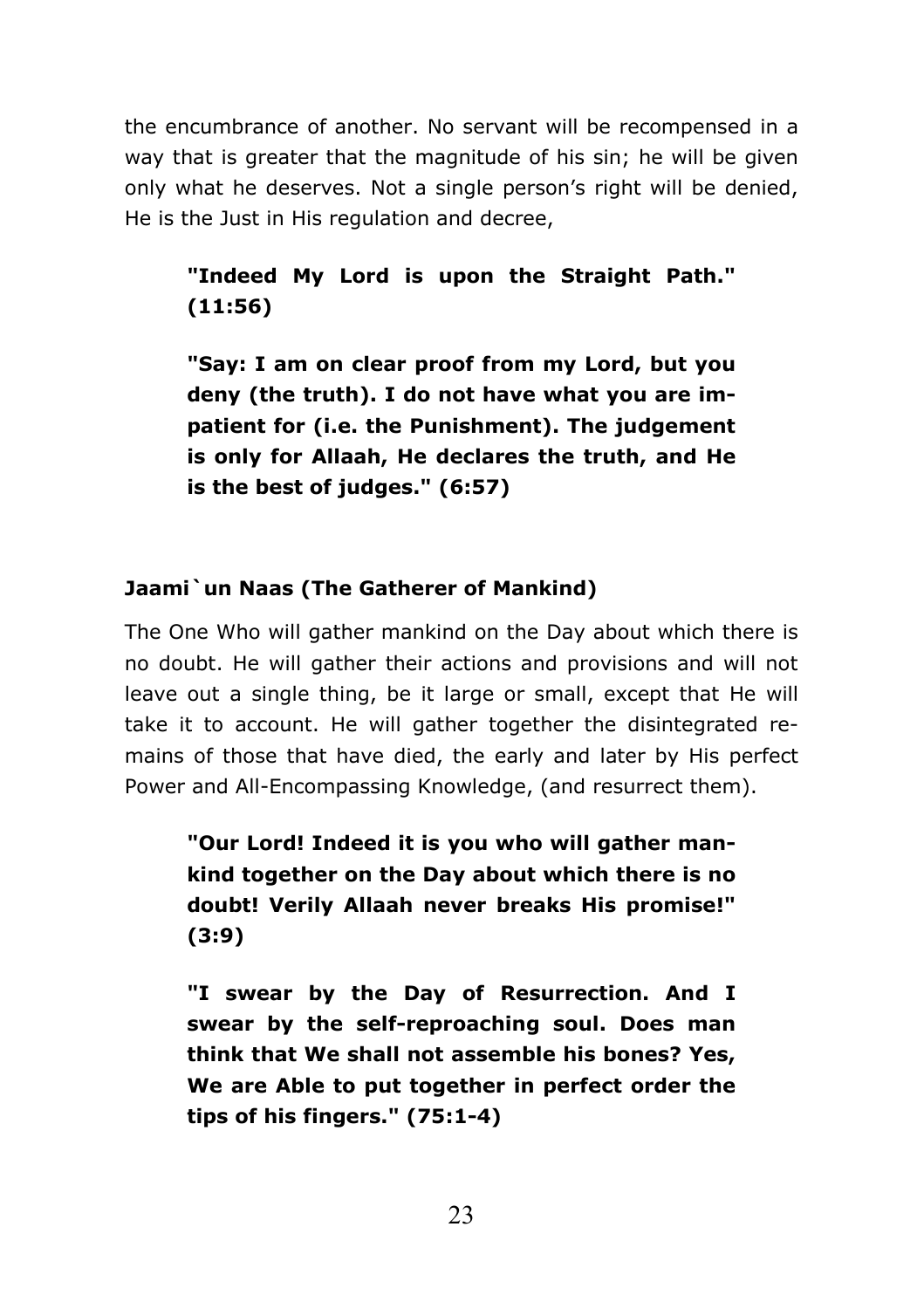# Al-Hayy (The Living), Al-Qayyum (The Sustainer)

The One Who has perfect life, existing in and of Himself and not dependant upon anyone else. The Sustainer of the inhabitants of the heavens and the earth, the One Who regulates their affairs and provisions. The Living includes all of the Attributes of His Self and The Sustainer includes all the Attributes of His Actions.

"Allaah! There is no deity worthy of worship but Him, the Living, the Sustaining." (3:1)

"All faces shall be humbled before (Allaah), the Living, the Sustaining. And the one who carried the burden of wrong-doing shall be in complete loss!" (20:111)

## An-Nur (The Light)

The Light of the heavens and the earth, the One Who illuminates the hearts of the gnostics with knowledge of Him, faith in Him and His guidance. He is the One Who has lit the heavens and the earth with lights that He has placed therein. His yeil is light, and were He to uncover it, the Face of the Glorious would burn everything from the creation that His Sight fell upon.

"Allaah is the Light of the heavens and the earth. The parable of His Light is as if there were a niche and within it a lamp, the lamp is in a glass, and the glass as if it were a brilliant star, lit from a blessed tree, an olive, neither of the east or of the west, whose oil would almost glow forth (of itself) even though no fire touches it. Light upon light! Allaah guides to His Light whom He Wills. Allaah sets forth parables for mankind, and Allaah Knows everything." (24:35)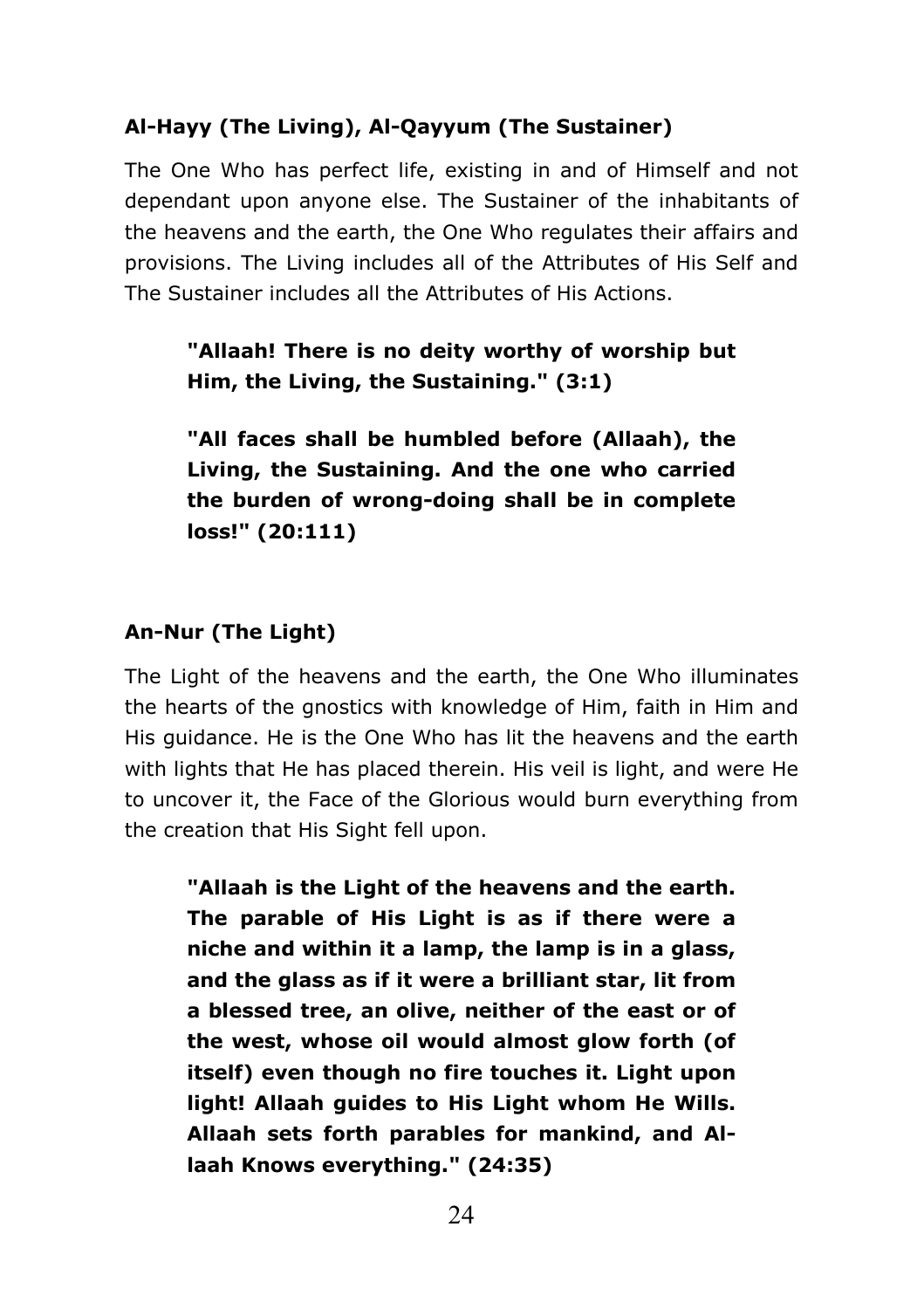# Badee`us Samaawaati wal Ard (The Originator of the heavens and the earth)

Meaning their Creator and Orginator, done so in the best of ways, with the most marvellous of creations in amazing and perfect order, structure and harmony.

"The Originator of the heavens and the earth. When he decrees a thing to be, He merely says: Be! - and it is." (2:117)

"He is the Originator of the heavens and the earth. How can He have children when He has no wife? He created all things and He Knows everything." (6:101)

## Al-Qaabid (The Taker), Al-Baasit (The Extender)

The One Who takes the provisions and souls, the One Who gives provisions freely and gives (life to) the hearts - all of this in compliance to His Wisdom and Mercy.

"Who will lend to Allaah a goodly loan so that He may multiply it for him many times? And it is Allaah Who takes and increases (vour provisions) and unto Him you shall return." (2:245)

"And they made not a just estimate of Allaah such as is due to Him. On the Day of Resurrection His Hand will grasp the whole of the earth and the heavens will be rolled up in His Right Hand, Glorified be He, High is He above all that they associate as partners with Him!" (39:67)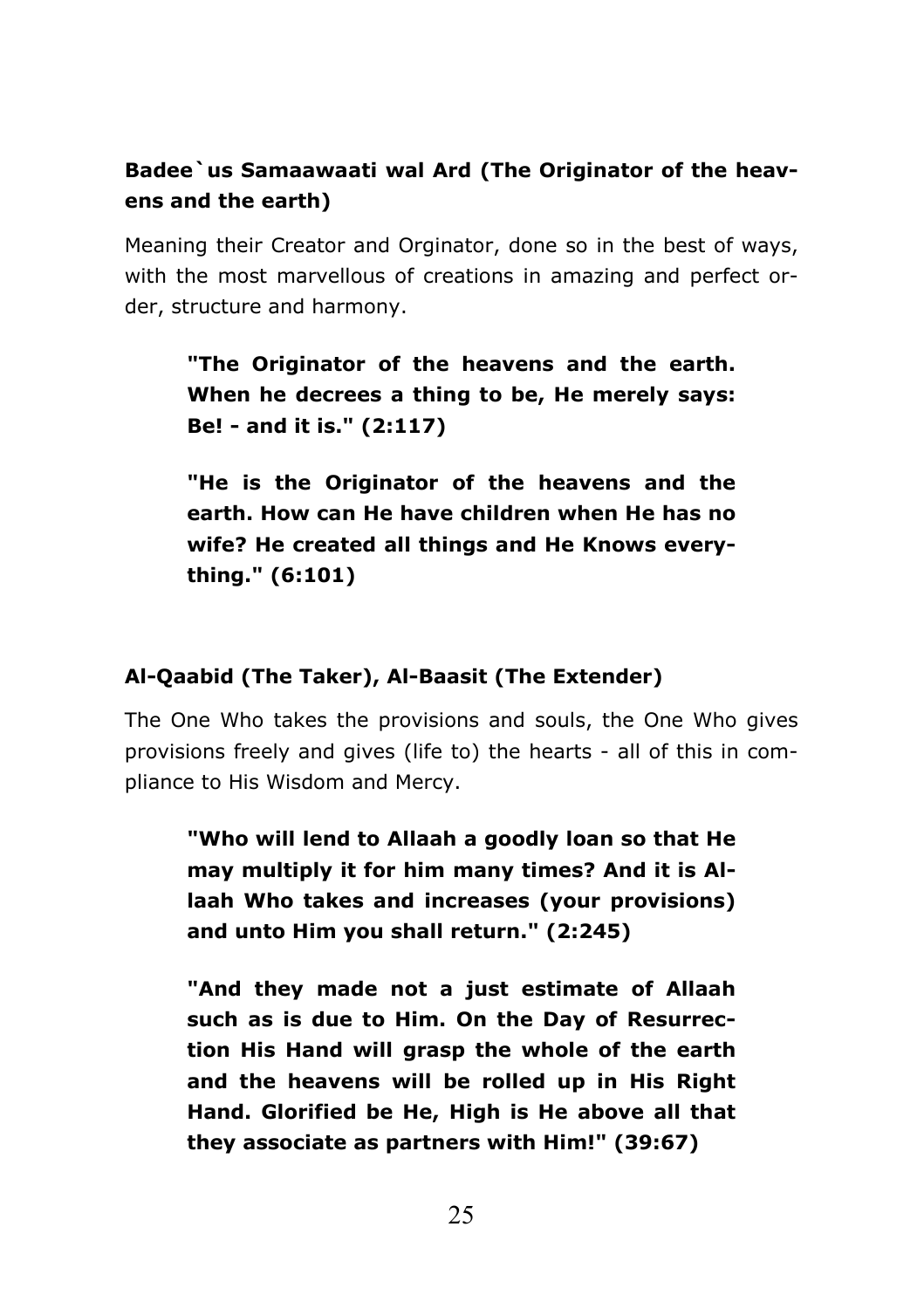# Al-Mu`tee (The Giver), Al-Maani` (The Preventer)

There is none who can prevent what He gives and none who can give what He prevents. Every thing that can bring goodness or benefit is sought and desired from Him. He is the One Who gives to whomsoever He Wills and prevents from Whosoever He Wills, all of this in accordance to His Wisdom and Mercy.

# **Ash-Shaheed (The Witness)**

The One Who is Aware of everything. The One Who hears every voice in existence - the loud and quiet. The One Who Sees everything in existence - the insignificant and significant, the small and large. The One Whose Knowledge encompasses everything. The One Who will testify for or against His servants for what they did.

"Say: What thing is the greatest witness? Say: Allaah is Witness between you and I; this Qur'aan has been revealed to me that I may warn therewith - you and whomsoever it may reach." (6:19)

"It is He Who sent His Messenger with the guidance and the Religion of Truth that he make it prevail over all religions. And sufficient is Allaah as a Witness." (48:28)

Al-Mubdi' (The Starter), Al-Mu`eed (The Recaller, The One Who repeats creation)

Allaah says,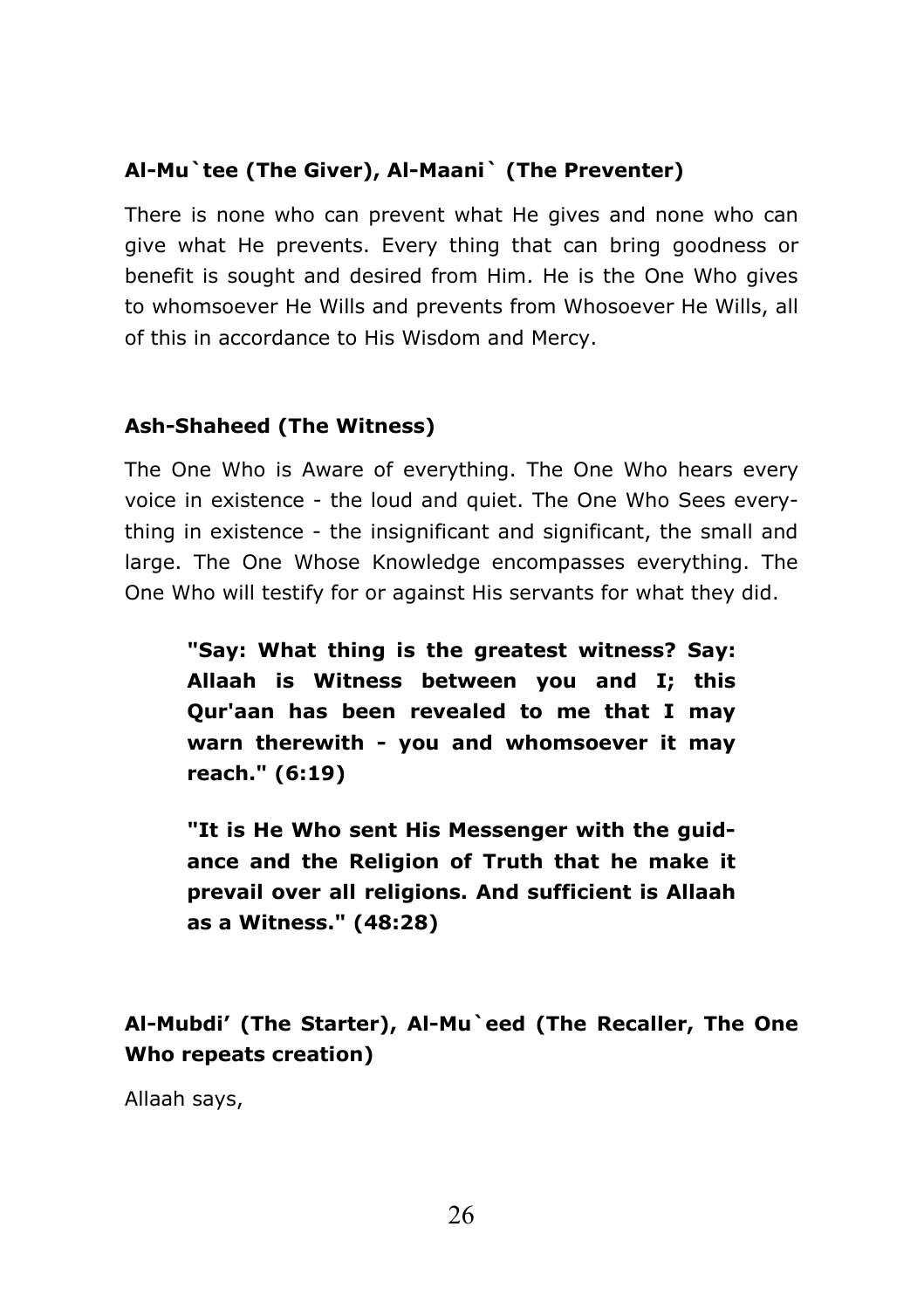# "He is the One Who started the creation and He will repeat it" (10:4)

He began their creation to test them as to which one was best in action then He will recall them to reward those who did good and punish those who did evil for their evil. Similarly, He is the one Who began by creating each individual thing and then continuously repeats it.

"Is not He (better than your false gods) Who originates creation and shall thereafter repeat it, and Who provides for you from the heaven and the earth?" (27:64)

"Allaah originates the creation and then repeats it, then to Him you will be returned." (85:13)

# Al-Fa`aal-ul-Limaa Yureed (The One Who does what He Wills)

This is from the perfection of His Power and the implementation of His Will, Desire and Decree that anything that He Wishes to do, He does and there is none to prevent Him or protest. He has no assistant or supporter in anything that He does, rather when He Wills a thing to be He merely says, "Be! And it is." Despite the fact that He does what He Wills, His Will acts in accordance to His Wisdom and Praise. He is described with Perfect Ability and Power, with the implementation of His Will, and He is described with complete and all-encompassing Wisdom.

"As for those who are wretched, they will be in the Fire, moaning in a high and low tone. They will dwell therein for all the time that the heavens and the earth endured except as your Lord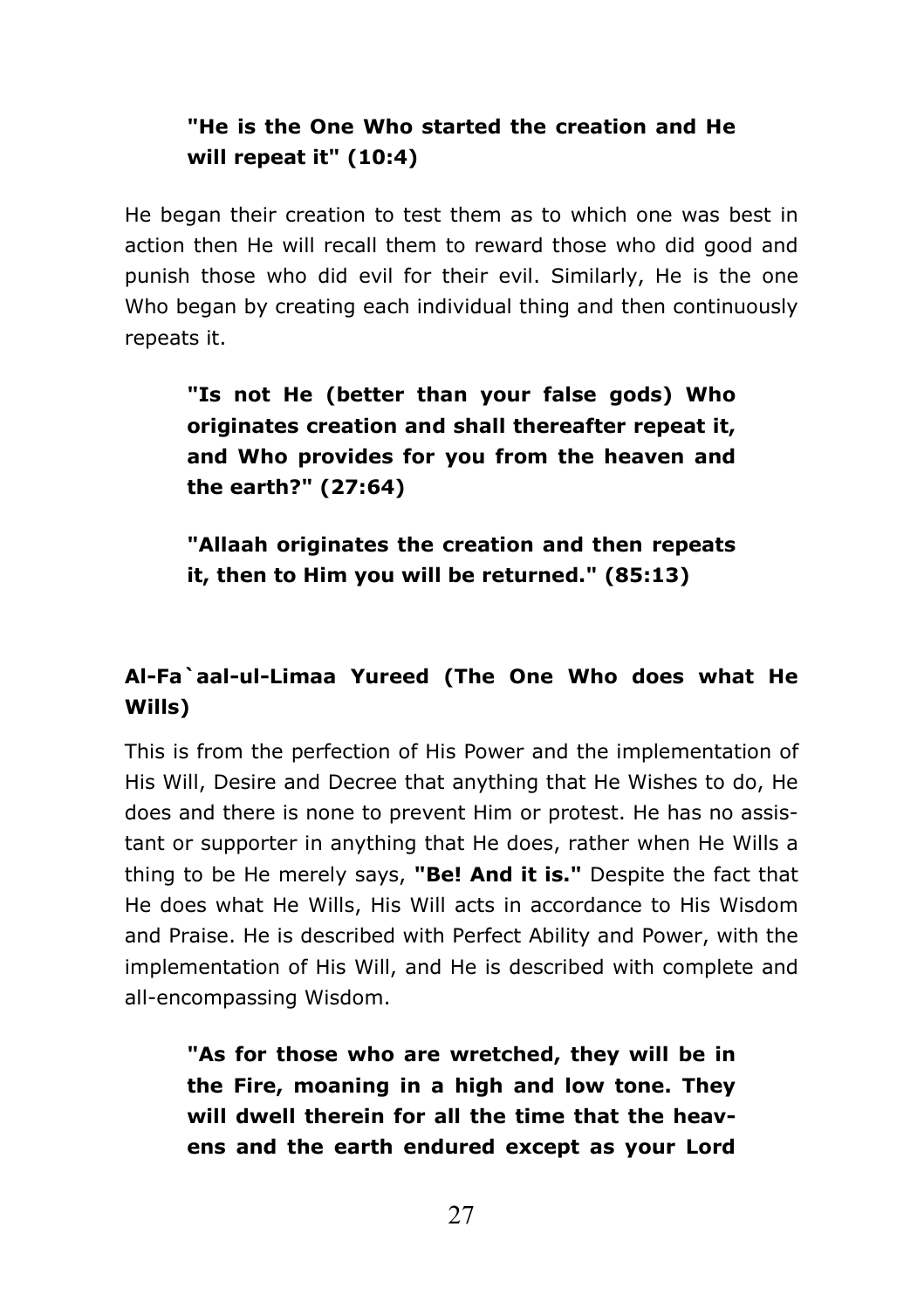# Will. Indeed your Lord does what He Wills."  $(11:106-107)$

# Al-Ghaniyy (The Self-Sufficient, The Rich), al-Mughni (The Sufficient)

He is Self-Sufficient, completely and unrestrictedly, deference is given to His perfection and the perfection of His Attributes. He has absolutely no deficiency of any kind; it is not possible that He be anything but Self-Sufficient, for self-sufficiency is from the necessary consequences of His Essence. Similarly it is not possible for Him to be anything but the Creator, the All-Powerful, the Provider and the Bestower of good. He is not in need of anything or anyone, He is the Self-Sufficient in Whose Hand lie the treasures of the heavens and the earth, and the treasures of this life and the Hereafter. He suffices for the whole of His creation generally, and is specifically sufficient for the believers in that He confers upon their hearts nurturing knowledge and the realities of faith.

"Kind words and forgiving faults are better than giving in charity. Allaah is the Rich, the Forebearing." (2:263)

"And your Lord is Self-Sufficient, full of Mercy. If He Will He could destroy you and out in your place make who He Will to be successors, just as He raised you from the seed of another people."  $(6:133)$ 

## Al-Haleem (The Forbearing)

The One Who bestows favours, both outward and inward, lavishly to His creation despite their many acts of disobedience and transgression. He is gentle upon those that disobey him and in censur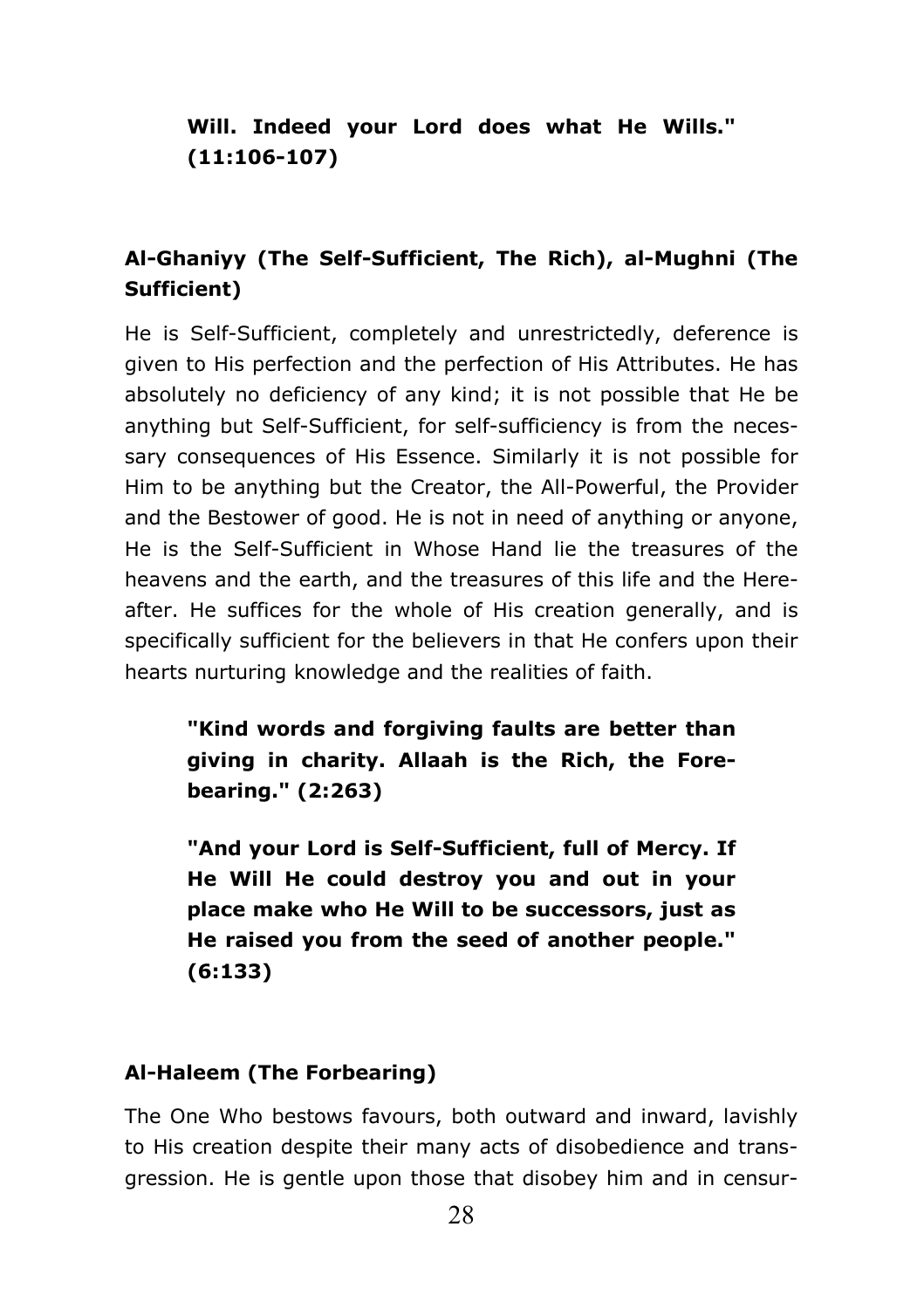ing them so that perchance they may repent, and gives them respite so that they may become sorrowful.

"And know that Allaah Knows what is in your minds, so fear Him. And know that Allaah is Oft-Forgiving, the Forebearing." (2:235)

"If you lend to Allaah a goodly loan He will double it for you and will forgive you. Allaah is the appreciative and rewarding, the Forebearing."  $(65:17)$ 

# Ash-Shaakir (The Recognizer and Rewarder of good), Ash-**Shakoor (The Appreciative)**

The One Who recognizes and rewards even the small quantity of action, forgives the large quantity of sins. He is the One Who multiplies the rewards of His sincere servants manifold without any measure. He is the One Who recognizes and rewards those who give thanks to Him and remembers the one who remembers Him. Whosoever seeks to get close to Him by doing any righteous action, Allaah draws close to Him by a greater degree.

"Indeed Safa and Marwah are two of the symbols of Allaah. So it is not a sin on him who performs Hajj or Umrah to perform the going between them. And whoever does good voluntarily, then Allaah is the Recogniser, the All-Knowing."  $(2:158)$ 

"Indeed those who recite the Book of Allaah, and establish the prayers and spend out of that which we have provided them, secretly and openly, hope for a sure trade-gain that will never perish. That He may pay them in full and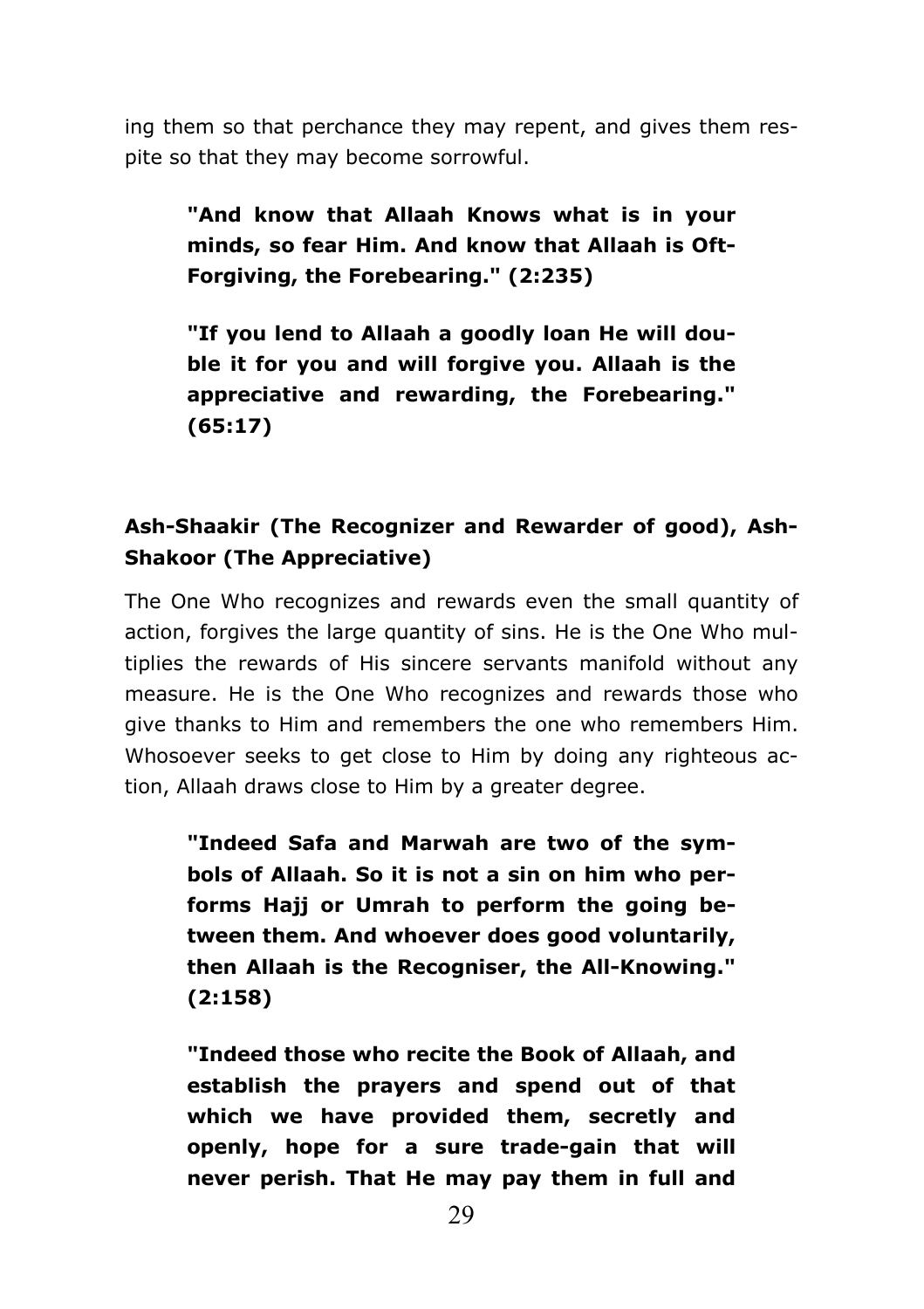# give them even more out of His Grace. He is the Oft-Forgiving, the Appreciative." (35:29-30)

# Al-Qareeb (The Close), Al-Mujeeb (The Answerer)

He, Exalted is He, is close to everybody, this closeness being of two types:

The general closeness which means His being close to everyone with respect to His Knowledge, Awareness, Seeing, Witnessing and Encompassing.

The specific closeness which is specific to His worshippers, those who ask of Him, and those who love Him. The reality of this type of closeness cannot be comprehended; all we can see is its resultant effects - His kindness to His servants. His care of them and His making them to be firm upon the Straight Path.

From the consequences of this closeness is His answering those who supplicate to Him and His granting them the ability to be penitent. He is the One Who answers, in a general sense, those who supplicate to Him whomsoever they may be and wherever they may be and whatever condition they may be in as He has promised them. He is the One Who answers, in a specific sense, those who love Him and those who imitate and follow His Sharee'ah. He is also the One Who answers the one in dire need and those who have given up all hope of being answered by the creation and therefore their connection to Him has been strengthened in terms of love, hope and fear.

"And when My slaves ask you concerning Me, I am indeed near to them. I respond to the invocations of the supplicant when He calls upon Me. So let them obey Me and believe in Me so that they may be led aright." (2:186)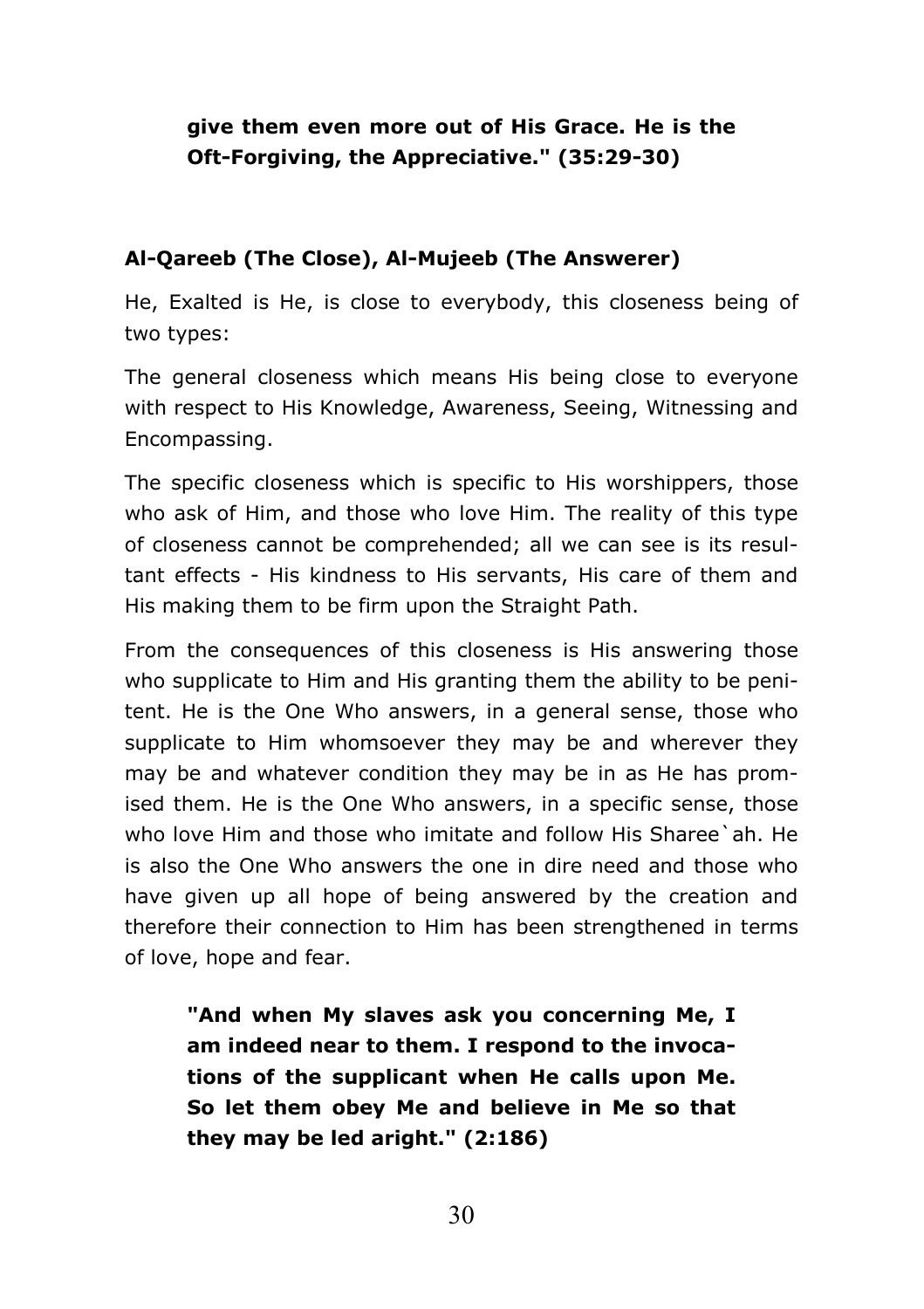"And to the Thamud We sent their brother Saalih saying: O my people! Worship Allaah besides whom there is no other deity. He brought you forth from the earth and settled you therein, then ask forgiveness of Him, and turn to Him in repentance. Certainly My Lord is Near, Responsive." (11:61)

# Al-Kaafi (The Sufficient)

The One Who suffices His servants in everything that they are in need of. The One Who suffices, in a specific sense, those who believe in Him, put their trust in Him and seek their worldly and religious needs from Him.

"Allaah drove back those who disbelieved in their rage and they gained no advantage. Allaah sufficed for the believers in the fighting. Allaah is the Strong, the Mighty." (33:25)

"Is not Allaah sufficient for His servant? Yet they trv to frighten you with those who they worship besides Him! And whomsoever Allaah sends astray, for him there will be no guide." (39:36)

# Al-Awwal (The First), Al-Aakhir (The Last), Adh-Dhaahir (The Manifest), Al-Baatin (The Inward)

The Prophet  $(\frac{45}{36})$  explained these in a succinct and clear way while addressing his Lord,

"You are the First, there was none before You, You are the Last, there will be none after You. Your are the Manifest,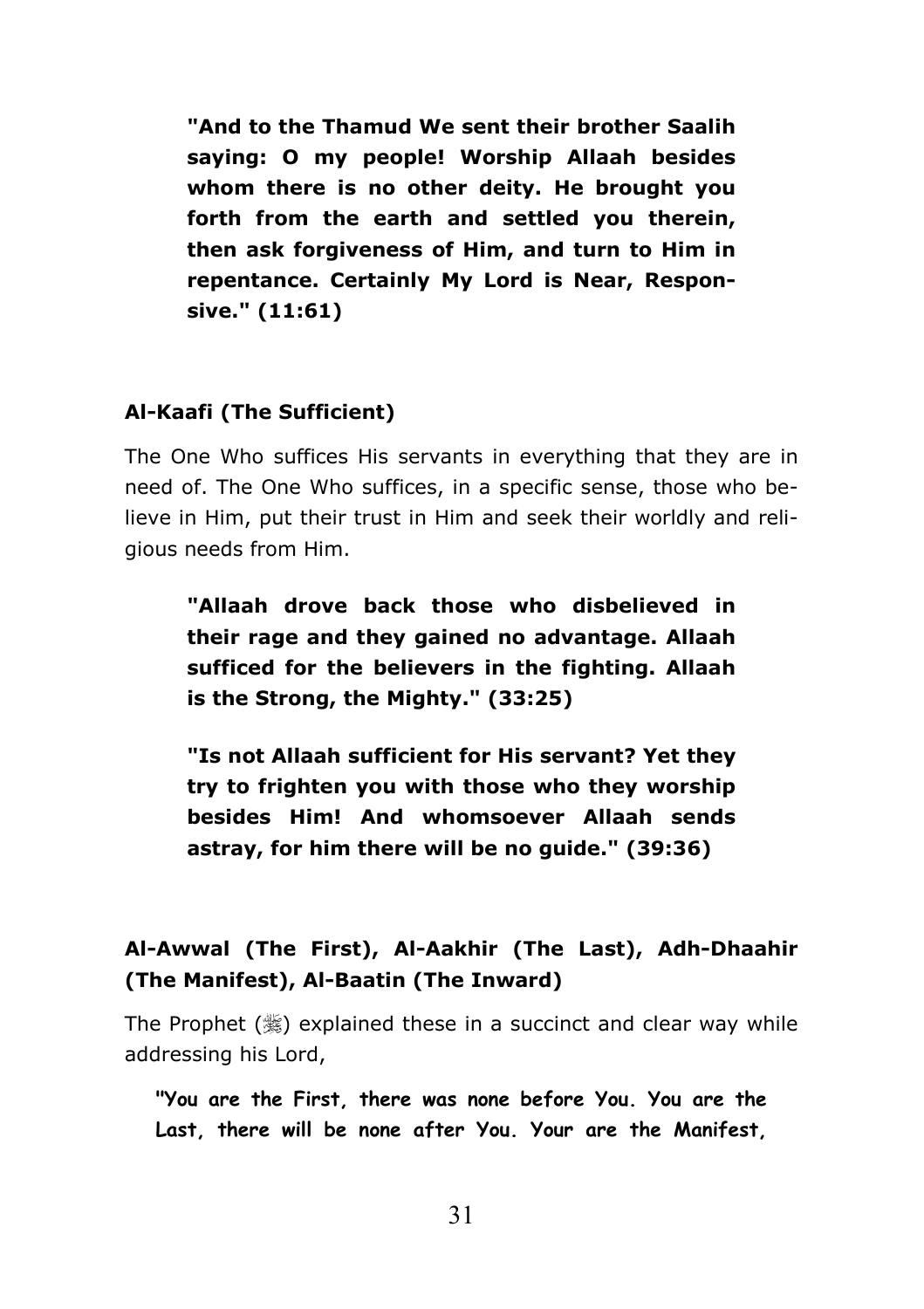there is nothing above You. You are the Inward, there is nothing close to you."

"He is the First, the Last, the Manifest and the Inward. He is the All-Knower of everything."  $(57:3)$ 

# Al-Waasi' (The Vast)

He is the One Who is vast with respect to His Attributes and qualities and those things linked to them - this from the point of view that none can enumerate His praise as He deserves, rather He is as He has praised Himself. Vast in grandeur, authority and dominion, Vast in bestowing grace and good and Vast in Goodness and Nobility.

"The likeness of those who spend their wealth in the Way of Allaah, is as the likeness of a grain (of corn); it grows seven ears, and each ear has a hundred grains. Allaah gives manifold increase to whom He pleases. Allaah is the Vast, the All-Knowing." (2:261)

"O you who believe! Whoever from amongst you turns back from his religion, Allaah will bring about a people whom He will Love, and they will love Him; humble towards the believers, stern towards the disbelievers, fighting in the Way of Allaah and never afraid of the blame of the blamers. That is the Grace of Allaah which He bestows on whom He Wills, Allaah is the Vast, the All-Knowing." (5:54)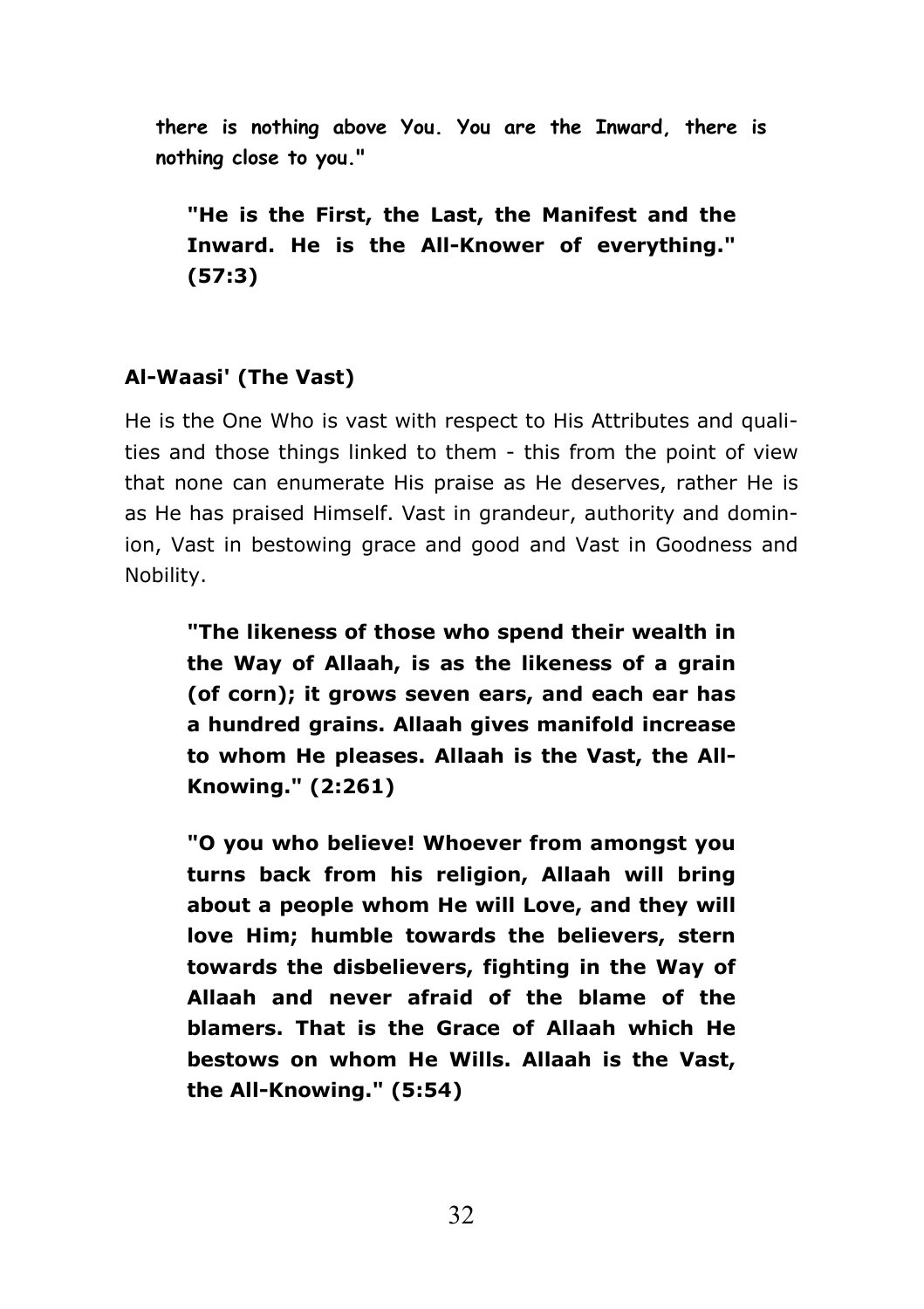# Al-Haadi (The Director), Ar-Rasheed (The Guide)

He is the One Who quides and directs His servants towards all that would be of benefit to them and away from all that would bring them harm. He is the One Who teaches them what they did not use to know and quides them with a quidance that keeps them firm upon the Straight Path. He is the One Who inspires their hearts with tagwaa and made them penitent and compliant to His Commands.

Ar-Rasheed also carries the meaning of Al-Hakeem (the Wise). He is ar-Rasheed in His Actions and Sayings. All of His legislation is good, correctly guiding and wise.

# "Thus have We made for every Prophet an enemy amongst the disbelievers. But sufficient is your Lord as a Guide and Helper." (25:31)

## Al-Hagg (The Truth)

He is the Truth in His Essence and Attributes, He is the most necessary of existences. He is what the whole of existence needs to exist. He is the One Who was and is described with Magnificence, Beauty and Perfection. He is the One Who was and is known to be Beneficent. His saying is the truth, His Actions are the truth, the meeting with Him is the truth, His Messengers are the truth, His Books are the truth, His religion is the truth, worshipping Him Alone is the truth, everything that has to do with Him is the truth. This is because Allaah is the Truth and what they supplicate to other than Him is false and invalid, and because Allaah is the Most High, the Great.

"And say: the Truth is from your Lord, so let whosoever who wills believe, and whosoever who wills disbelieve." (18:29)